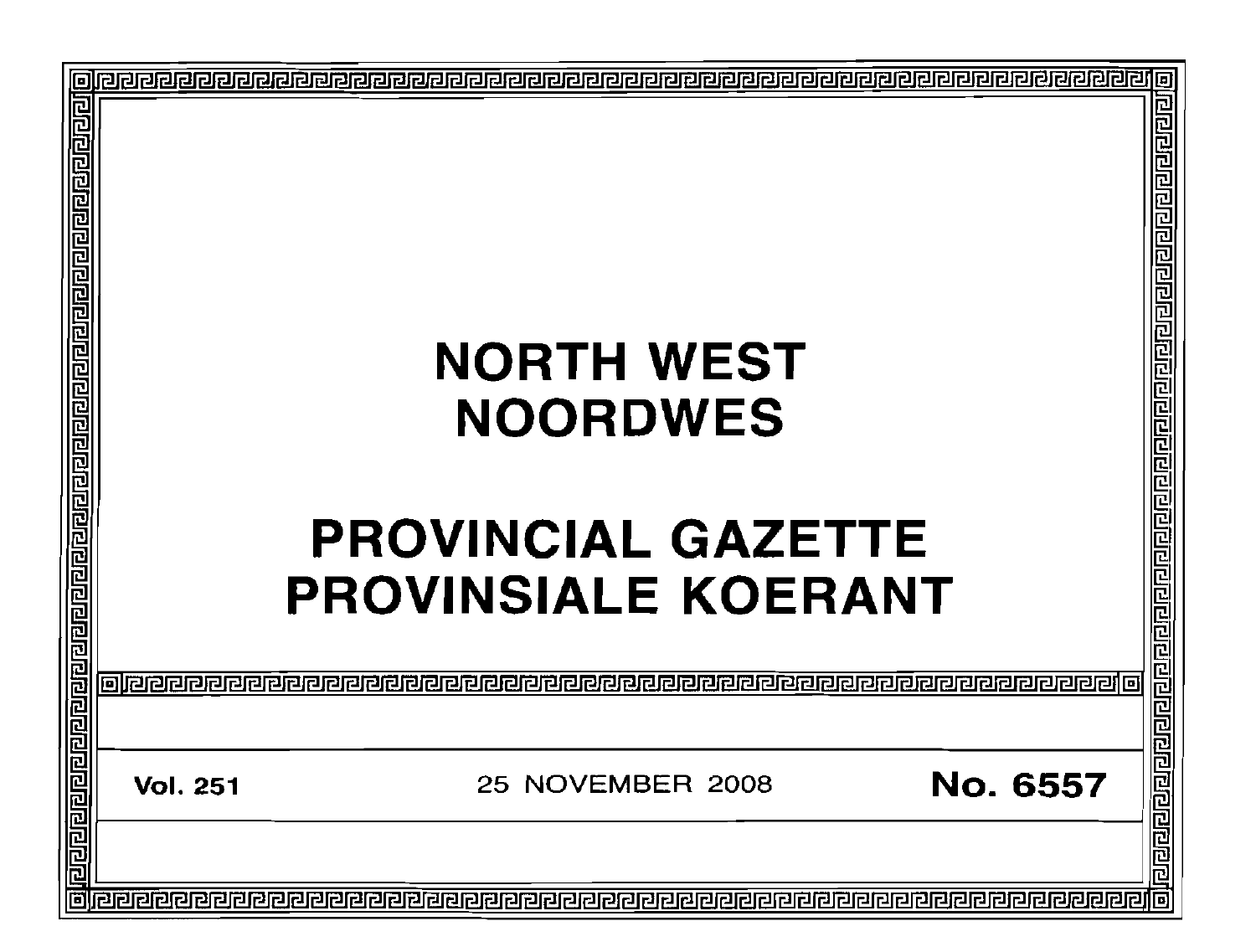#### Page Gazette No. No. 6557 6557 6557 6557 6557 6557 6557 6557 6557 6557 6557 6557 6557 6557 6557 6557 6557 6557 6557 6557 6557 6557 6557 6557 6557 6557 6557 6557 6557 6557 26 27 25 26 24 27 **CONTENTS GENERAL NOTICES** Town-planning and Townships Ordinance (15/1986): Establishment of township: Marikana Extension 6..................... 8 do..: Peri-Urban Areas Amendment Scheme 2116 9 do.: Rustenburg Amendment Scheme 538.......................................................... 9 do.: Ventersdorp Amendment Scheme 11............................................................. 10 do.: Schweizer-Reneke Amendment Scheme 11.............................................. 11 do.: Schweizer-Reneke Amendment Scheme 12 11 do.: Rustenburg Amendment Scheme 531 12 do.: Rustenburg Amendment Scheme 545.......................................................... 13 do.: Rustenburg Amendment Scheme 546.......................................................... 13 do.: Rustenburg Amendment Scheme 549.......................................................... 14 do.: Amendment of the Rustenburg Land Use Management Town-planning Scheme, 2005......................................... 15 do.: Lethlabile Amendment Scheme 1/538....................................................... 15 Development Facilitation Act, 1995: Establishment of a land development area: Portions 275, 280, 281 and 298, farm Town and Townlands Potchefstroorn 435 10 16 Town-planning and Townships Ordinance (15/1986): Establishment of township: Flamw.ood Extension 43................. 17 do.: do.: Brits Extension 151.................. do.: do.: Fochville Extension 9................ 18 do.: Carletonville Amendment Scheme 168/2008 19 do.: Potchefstroom Amendment Scheme 1582........................................................ 20 do.: Potchefstroom Amendment Scheme 1579........................................................ 21 do.: Schweizer-Reneke Amendment Scheme 13.............................................. 21 do.: Lethlabile Amendment Scheme 1/538....................................................... 22 do.: Amendment: Boitumelong Extension 2.............................................................. 22 Removal of Restrictions Act (84/1967): Removal' of conditions: Portion 89 and Remainder of Portion 90, farm Rietfontein 485 JO 23 North West Land Administration Act (4/2001): Notice of disposal of state properties.... 23 **LOCAL AUTHORITY NOTICES** Town-planning and Townships Ordinance (15/1986): Local Municipality of Madibeng: Establishment of township: Brits Extension 149 . do.: Rustenburg Local Municipality: Rustenburg Amendment Scheme 138 .... do.: do.: Rustenburg Amendment Scheme 300 . do.: do.: Rustenburg Amendment Scheme 376 . Local Government Ordinance (17/1939): Mamusa Local Municipality: Closure: Portion of Olivier Street, Schweizer-Reneke .. Town-planning Ordinance (15/1986): Local Municipality of Madibeng: Brits Amendment Scheme 1/542 . 641 640 637 642 639 649 635 645 646 647 648 634 638 633 650 636 630 632 No. 631 653 655 505 654 651 652 507 506 508 504 503

## **INHOUD**

#### 27 6557 27 6557 25 6557 26 6557 26 6557 24 6557 81adsy Koerant No. No. do.: do.: Rustenburg-wysigingskema 376 Ordonnansie op Plaaslike Bestuur (17/1939): Mamusa Plaaslike Munisipaliteit: Sluiting: Gedeelte van Olivierstraat, Schweizer-Reneke . Town-planning and Townships Ordinance (15/1986): Local Municipality of Madibeng: Brits Amendment Scheme 1/542 .. **ALGEMENE KENNISGEWINGS** Ordonnansie op Dorpsbeplanning en Dorpe (15/1986): Stigting van dorp: Marikana-uitbreiding 6............................. 8 6557 do..: Buitestedelike Gebiede-wysigingskema 2116.......... 9 6557 do.: Rustenburg-wysigingskema 538...... 10 6557 do.: Ventersdorp-wysigingskema 11 ....... 10 6557 do.: Schweizer-Reneke-wysigingskema 11............................................................. 11 6557 do.: Schweizer-Reneke-wysigingskema 12............................................................ 12 6557 do.: Rustenburg-wysigingskema 531...... 12 6557 do.: Rustenburg-wysigingskema 545...... 13 6557 do.: Rustenburg-wysigingskema 546...... 14 6557 do.: Rustenburg-wysigingskema 549...... 14 6557 do.: Wysiging van die Rustenburg Grondgebruikbestuur-dorpsbeplanningskerna, 2005............................................ 15 6557 Town-planning and Townships Ordinance (15/1986): Lethlabile Amendment Scheme 1/538 15 6557 Wet op Ontwikkelingsfasilitering, 1995: Stigting van 'n grondontwikkelingsgebied: Gedeeltes 275, 280, 281 en 298, plaas Town and Townlands Potchefstroom 435 10 16 6557 Ordonnansie op Dorpsbeplanning en Dorpe (15/1986): Stigting van dorp: Flamwood-uitbreiding 43...................... 17 6557 do.: do.: Brits-uitbreiding 151 18 6557 do.: do.: Fochville-uitbreiding 9............... 19 6557 Carletonville - wysigingskema 168/2008 20 6557 do.: Potchefstroom-wysigingskema 1582 20 6557 do.: Potchefstroom-wysigingskema 1579 21 6557 do.: Schweizer - Reneke - wysigingskema 13................................................. 22 6557 Town-planning and Townships Ordinance (15/1986): Lethlabile Amendment Scheme 1/538......................................... 22 6557 Ordonnansie op Dorpsbeplanning en Dorpe (15/1986): Wysiging: Boitumelonguitbreiding 2................... 23 6557 Wet op Opheffing van Beperkings (84/1967): Opheffing van voorwaardes: Gedeelte 89 en Restant van Gedeelte 90, plaas Rietfontein 485 JO 23 6557 North West Land Administration Act (4/2001): Notice of disposal of state properties 23 6557 **PLAASUKE BESTUURSKENNISGEWINGS** Ordonnansie op Dorpsbeplanning en Dorpe (15/1986): Madibeng Plaaslike Munisipaliteit: Stigting van dorp: Britsuitbreiding 149 . do.: Rustenburg Plaaslike Munisipaliteit: Rustenburg-wysigingskema 138 .. do.: do.: Rustenburg-wysigingskema 300 630 631 632 633 634 635 636 637 638 639 640 645 646 647 648 do.: 641 642 649 650 651 652 655 654 653 503 No. 508 506 507 505 504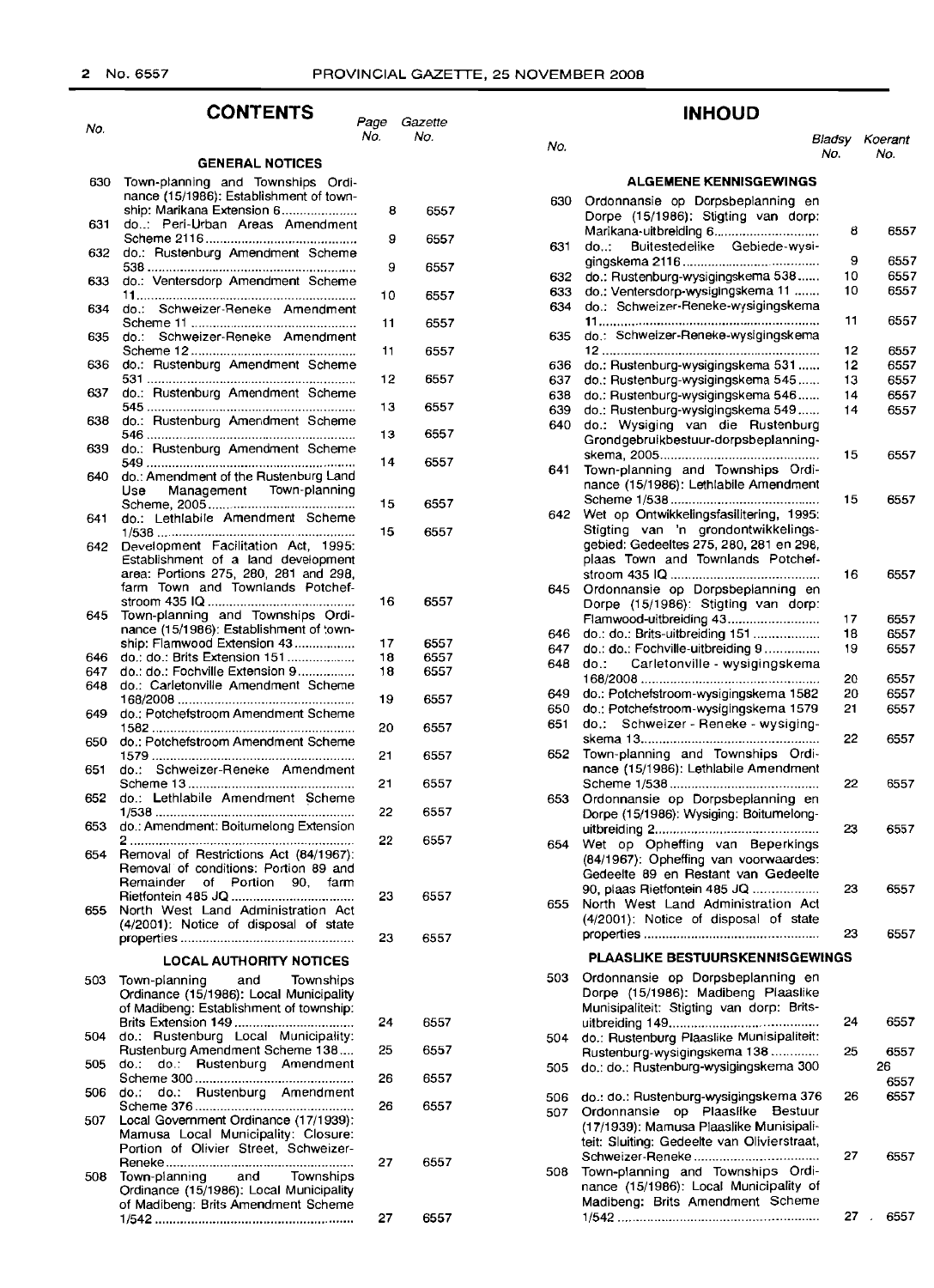| <b>IMPORTANT NOTICE</b>                                                                                                                                       |                                        |  |  |  |  |
|---------------------------------------------------------------------------------------------------------------------------------------------------------------|----------------------------------------|--|--|--|--|
| The                                                                                                                                                           |                                        |  |  |  |  |
| <b>North West Province Provincial Gazette Function</b>                                                                                                        |                                        |  |  |  |  |
| will be transferred to the                                                                                                                                    |                                        |  |  |  |  |
| <b>Government Printer in Pretoria</b>                                                                                                                         |                                        |  |  |  |  |
|                                                                                                                                                               |                                        |  |  |  |  |
| as from 1 February 2006                                                                                                                                       |                                        |  |  |  |  |
| <b>NEW PARTICULARS ARE AS FOLLOWS:</b>                                                                                                                        |                                        |  |  |  |  |
| <b>Physical address:</b>                                                                                                                                      | <b>Postal address:</b>                 |  |  |  |  |
| <b>Government Printing Works</b>                                                                                                                              | Private Bag X85                        |  |  |  |  |
| 149 Bosman Street<br>Pretoria                                                                                                                                 | Pretoria<br>0001                       |  |  |  |  |
|                                                                                                                                                               |                                        |  |  |  |  |
| <b>New contact persons:</b> Louise Fourie Tel.: (012) 334-4686                                                                                                |                                        |  |  |  |  |
|                                                                                                                                                               | Mrs H. Wolmarans Tel.: (012) 334-4591  |  |  |  |  |
| Fax number: (012) 323-8805                                                                                                                                    |                                        |  |  |  |  |
| <b>E-mail addresses:</b><br>hester.wolmarans@gpw.gov.za                                                                                                       |                                        |  |  |  |  |
| louis.fourie@gpw.gov.za                                                                                                                                       |                                        |  |  |  |  |
| <b>Contact persons for subscribers:</b>                                                                                                                       |                                        |  |  |  |  |
|                                                                                                                                                               | Mrs S. M. Milanzi Tel.: (012) 334-4734 |  |  |  |  |
|                                                                                                                                                               | Mrs J. Wehmeyer Tel.: (012) 334-4753   |  |  |  |  |
|                                                                                                                                                               | Fax.: (012) 323-9574                   |  |  |  |  |
| This phase-in period is to commence from 1 February 2006 (suggest date of advert)<br>and notice comes into operation as from 1 February 2006.                 |                                        |  |  |  |  |
| Subscribers and all other stakeholders are advised to send their advertisements<br>directly to the Government Printing Works, 7 days before publication date. |                                        |  |  |  |  |

In future, adverts have to be paid in advance before being published in the Gazette.

AWIE VAN ZYL Advertising Manager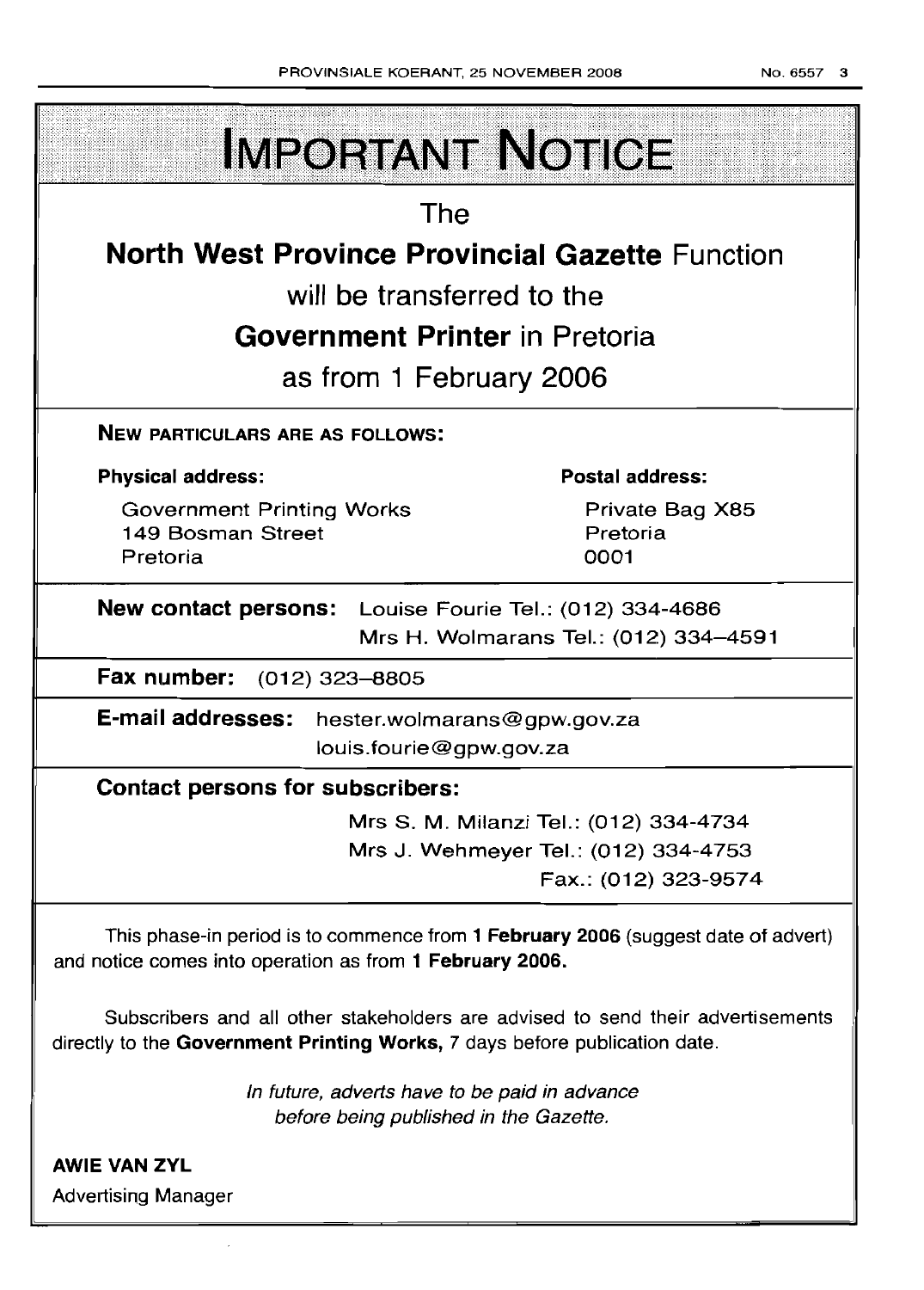| IT IS THE CLIENTS RESPONSIBILITY TO ENSURE THAT THE CORRECT AMOUNT IS PAID |
|----------------------------------------------------------------------------|
| AT THE CASHIER OR DEPOSITED INTO THE GOVERNMENT PRINTING WORKS BANK        |
| ACCOUNT AND ALSO THAT THE REQUISITION/COVERING LETTER TOGETHER WITH        |
| THE ADVERTISEMENTS AND THE PROOF OF DEPOSIT REACHES THE GOVERNMENT         |
| PRINTING WORKS IN TIME FOR INSERTION IN THE PROVINCIAL GAZETTE.            |

**No ADVERTISEMENTS WILL BE PLACED WITHOUT PRIOR PROOF OF PRE-PAYMENT.**

# *'/4* page **R 187.37** Letter Type: Arial Size: 10 Line Spacing: At: Exactly 11 pt



# *'/4* page **R 374.75**

Letter Type: Arial Size: 10 Line Spacing: At: Exactly 11 pt

# *'/4* page **R 562.13** Letter Type: Arial Size: 10

Line Spacing: At:<br>Exactly 11pt Exactly

| $\frac{1}{4}$ page R 749.50 |          |  |
|-----------------------------|----------|--|
| Letter Type: Arial          | Size: 10 |  |
| Line Spacing: At:           |          |  |
| Exactly 11pt                |          |  |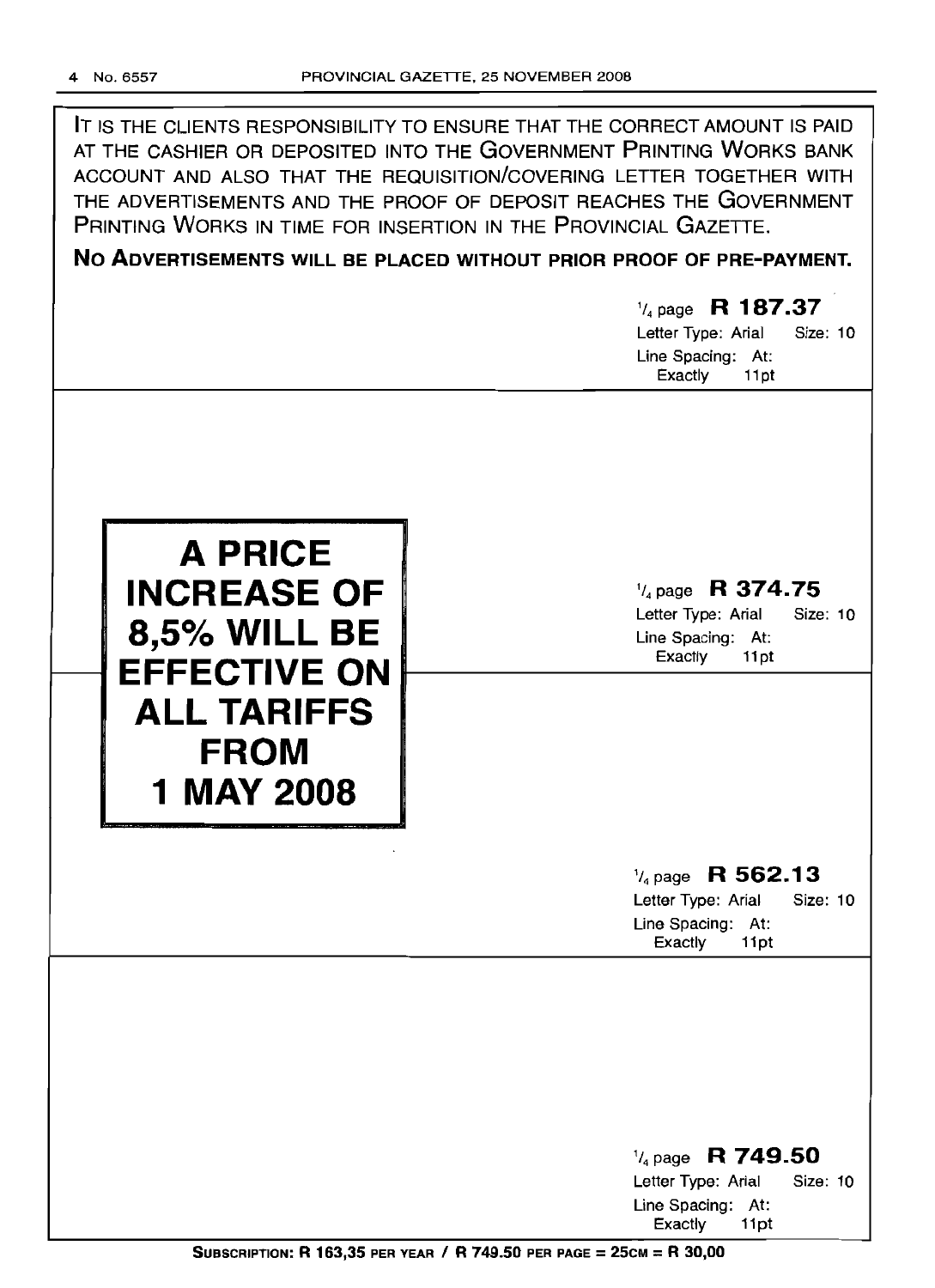

# **CONDITIONS FOR PUBLICATION OF NOTICES**

# **CLOSING TIMES FOR THE ACCEPTANCE OF NOTICES**

- 1. (1) The North West Province Provincial Gazette is published every week on Tuesday, and the closing time for the acceptance of notices which have to appear in the North West Province Provincial Gazette on any particular Tuesday, is **12:00 on a Tuesday for the following Tuesday.** Should any Tuesday coincide with a public holiday, the publication date remains unchanged. However, the closing date for acceptance of advertisements moves backwards accordingly, in order to allow for 7 working days prior to the publication date.
	- (2) The date for the publication of a **separate** North West Province Provincial Gazette is negotiable.
- 2. (1) Copy of notices received **after closing time** will be held over for publication in the next North West Province Provincial Gazette.
	- (2) Amendment or changes in copy of notices cannot be undertaken unless instructions are received **before 14:00 on Fridays.**
	- (3) Copy of notices for publication or amendments of original copy can not be accepted over the telephone and must be brought about by letter, by fax or by hand. The Government Printer will not be liable for any amendments done erroneously.
	- (4) In the case of cancellations a refund of the cost of a notice will be considered only if the instruction to cancel has been received on or before the stipulated closing time as indicated in paragraph 2 (2).

# **ApPROVAL OF NOTICES**

3. In the event where a cheque, submitted by an advertiser to the Government Printer as payment, is dishonoured, then the Government Printer reserves the right to refuse such client further access to the North West Province Provincial Gazette untill any outstanding debts to the Government Printer is settled in full.

# **THE GOVERNMENT PRINTER INDEMNIFIED AGAINST LIABILITY**

- 4. The Government Printer will assume no liability in respect of-
	- (1) any delay in the publication of a notice or publication of such notice on any date other than that stipulated by the advertiser;
	- (2) erroneous classification of a notice, or the placement of such notice in any section or under any heading other than the section or heading stipulated by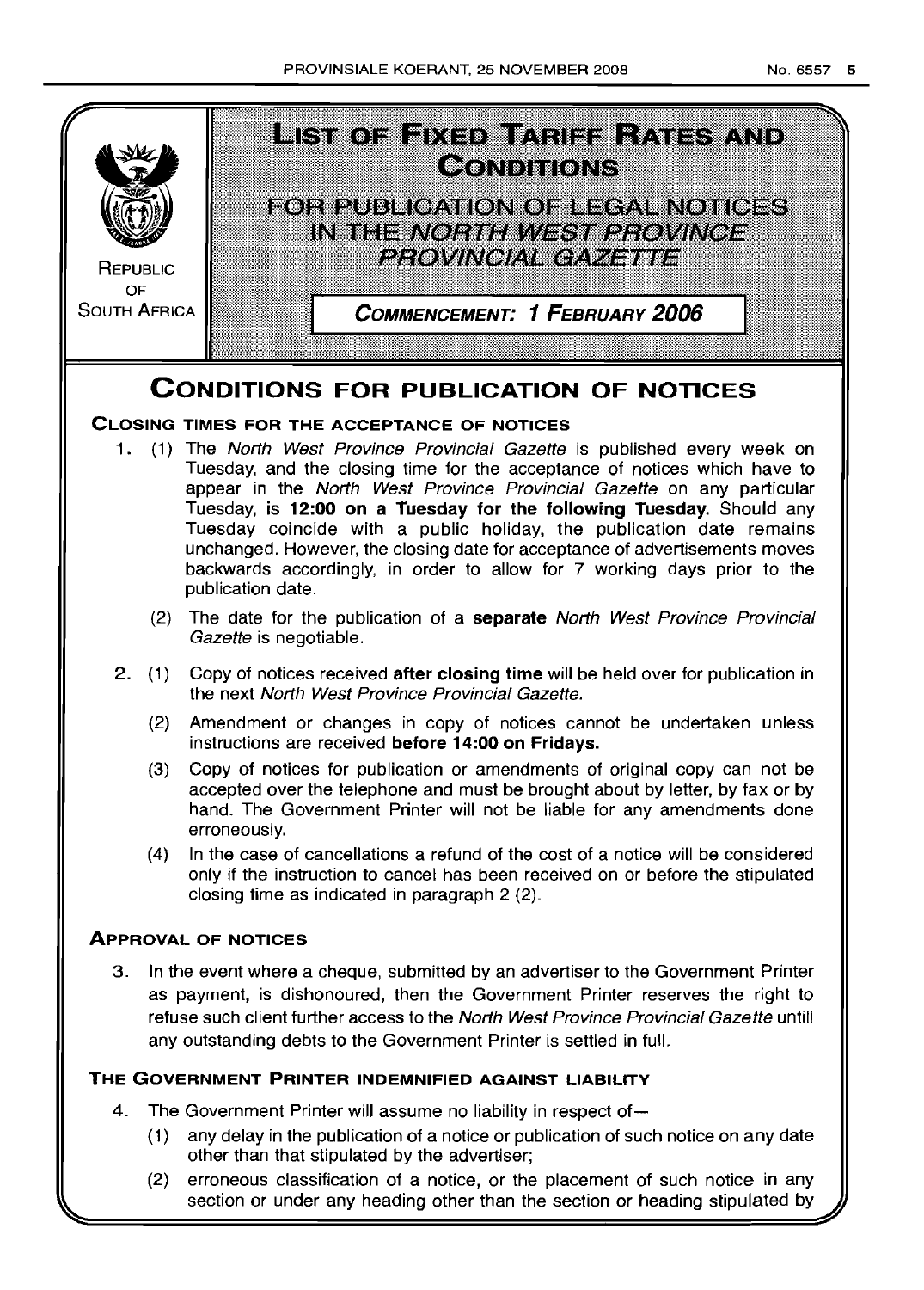- (3) any editing, revision, omission, typographical errors or errors resulting from faint or indistinct copy.
- (4) The Government Printing Works is not responsible for any amendments.

# **LIABILITY OF ADVERTISER**

5. Advertisers will be held liable for any compensation and costs arising from any action which may be instituted against the Government Printer in consequence of the publication of any notice.

## **COpy**

- 6. Copy of notices must be typed on one side of the paper only and may not constitute part of any covering letter or document.
- 7. At the top of any copy, and set well apart from the notice, the following must be stated:

Where applicable

- (1) The heading under which the notice is to appear.
- (2) The cost of publication applicable to the notice, in accordance with the "Word Count Table".

# **PAYMENT OF COST**

- 9. **With effect from 1 April 2005 no notice will be accepted for publication unless ttie cost of the insertion(s) is prepaid in CASH or by CHEQUE or POSTAL ORDERS. It can be arranged that money can be paid into the banking account of the Government Printer, in which case the deposit slip accompanies the advertisement before publication thereof.**
- 10. (1) The cost of a notice must be calculated by the advertiser in accordance with the word count table.
	- (2) Where there is any doubt about the cost of publication of a notice, and in the case of copy, an enquiry, accompanied by the relevant copy, should be addressed to the **Advertising Section, Government Printing Works, Private Bag X85, Pretoria, 0001 [Fax: (012) 323-8805],** before publication.
- **11**. Overpayment resulting from miscalculation on the part of the advertiser of the cost of publication of a notice will not be refunded, unless the advertiser furnishes adequate reasons why such miscalculation occurred. In the event of underpayments, the difference will be recovered from the advertiser, and the notice(s) will not be published until such time as the full cost of such publication has been duly paid in cash or by cheque or postal orders, or into the banking account.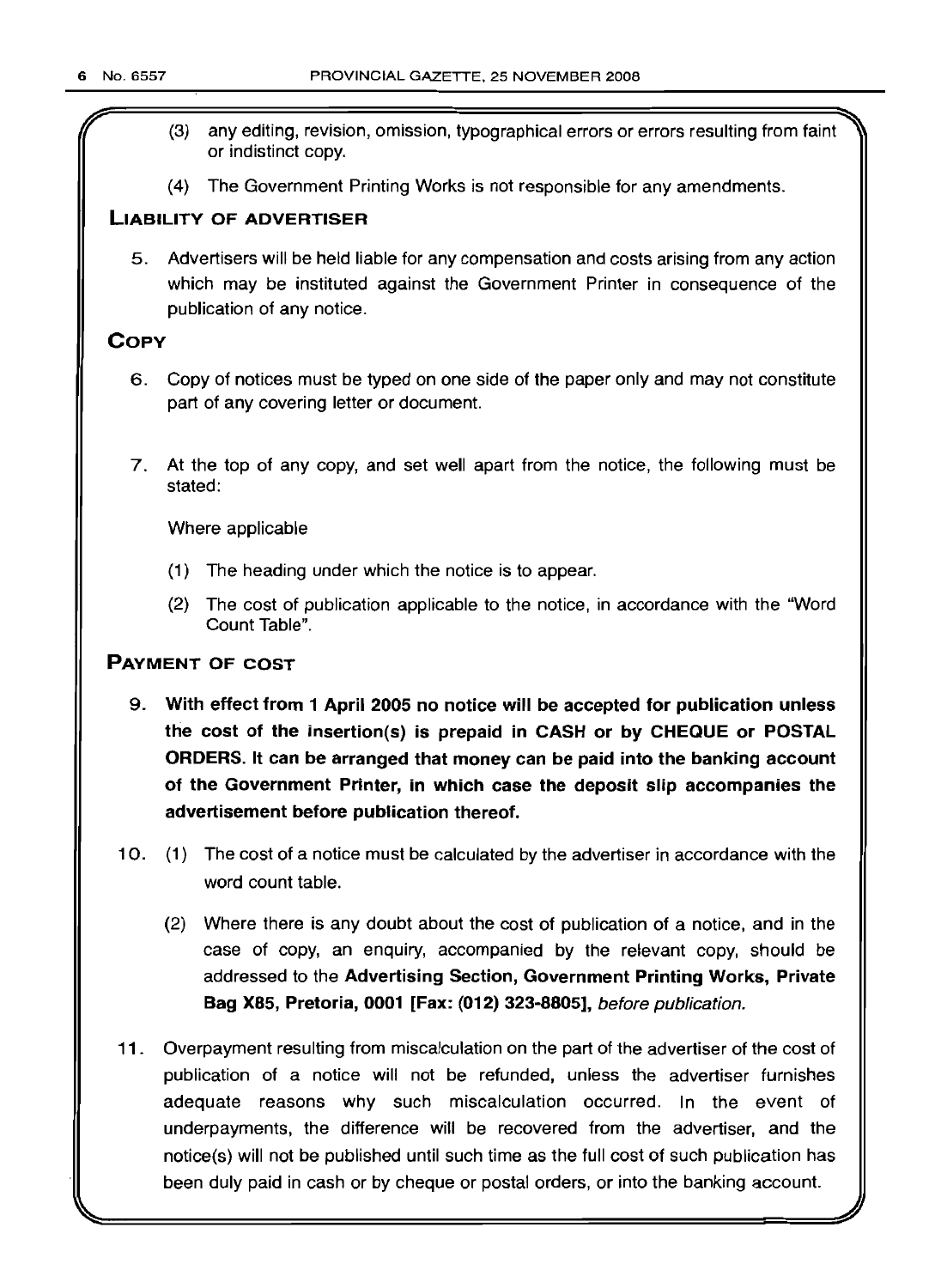- 12. In the event of a notice being cancelled, a refund will be made only if no cost regarding the placing of the notice has been incurred by the Government Printing Works.
- 13. The Government Printer reserves the right to levy an additional charge in cases where notices, the cost of which has been calculated in accordance with the Word Count Table, are subsequently found to be excessively lengthy or to contain overmuch or complicated tabulation.

# PROOF OF PUBLICATION

14. Copies of the North West Province Provincial Gazette which may be required as proof of publication, may be ordered from the Government Printer at the ruling price. The Government Printer will assume no liability for any failure to post such North West Province Provincial Gazette(s) or for any delay in despatching it/them.

# **GOVERNMENT PRINTERS BANK ACCOUNT PARTICULARS**

Bank:

ABSA

BOSMAN STREET

Account No.: 4057114016

Branch code: 632005

Reference No.: 00000050

Fax No.: (012) 323 8805 and (012) 323 0009

# Enquiries:

| Mrs. L. Fourie    | Tel.: (012) 334-4686 |
|-------------------|----------------------|
| Mrs. H. Wolmarans | Tel.: (012) 334-4591 |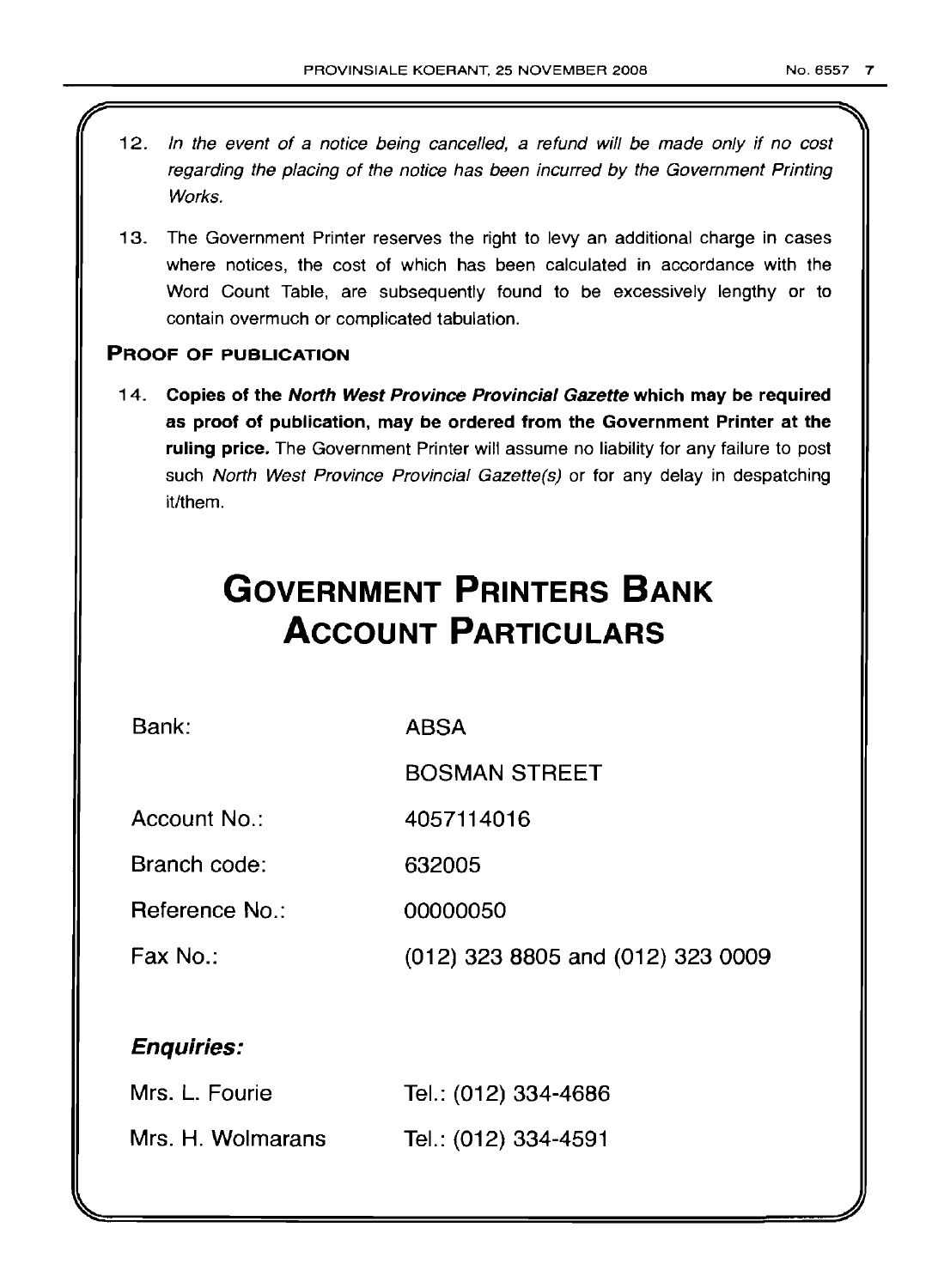# **GENERAL NOTICES • ALGEMENE KENNISGEWINGS**

#### **NOTICE 630 OF 2008**

#### APPLICATION FOR ESTABLISHMENT OF TOWNSHIP

The Rustenburg Local Municipality hereby gives notice in terms of section 96 (3), read in conjunction with section 69 (6) (a), of the Town-planning and Townships Ordinance, 1986 (Ordinance 15 of 1986), that an application for township establishment for the township referred to in the Annexure hereto, has been received by it.

Particulars of the application will lie for inspection during normal office hours at the office of the Director: Planning and Development, Room 313, Missionary Mpheni House, corner of Beyers Naude and Nelson Mandela Drives, Rustenburg, for a period of 28 days from 18 November 2008.

Objections to or representations in respect of the application must be lodged with or made in writing and in duplicate to the Municipal Manager at the above address or P.O. Box 16, Rustenburg, 0300, or the applicant within a period of 28 days from 18 November 2008.

#### **ANNEXURE**

#### Name of township: **Marikana Extension** 6.

Full name of applicant: PLANCentre on behalf of the following registered owners:

1. Western Platinum Limited (Registration No. 1963/003589/06).

2. Fourie DT and RA.

3. Clidet No. 781 (Pty) Ltd.

4. Rustenburg Local Municipality.

5. Bam WA.

Number of erven in proposed township: 1 025 "Residential 1" stands; 5 "Residential 2" stands with a density of 180 units/ha; 8 "Residential 2" stands with a density of 100 units/ha; 1 "Business 1" stand; 5 "Business 2" stands; 3 "Institutional" stands (for schools); 1 "Sport complex"; 12 "Public Open Space" stands; as well as "Roads".

Land description: Remainder of Portion 26, Remainder of Portion 28, Remainder of Portion 55, Portion 85, Remainder of Portion 86 and Portion of Remainder of Portion 184 of the farm Rooikoppies No. 297, Registration Division JQ, North West Province.

Location: The proposed township is situated directly north of the existing Marikana Township as well as west of the Wonderkoppies informal settlement.

Applicant: PLANCentre, P.O. Box 21108, Noordbrug, 2522. Tel: (018) 297-0100. Reference No. 2828.

## **KENNISGEWING 630 VAN 2008**

**• •**

AANSOEK OM STIGTING VAN DORP

Die Rustenburg Plaaslike Munisipaliteit, gee hiermee ingevolge artikel 96 (3), saamgelees met artikel 69 (6) (a), van die Ordonnansie op Dorpsbeplanning en Dorpe, 1986 (Ordonnansie 15 van 1986), kennis dat 'n aansoek om die dorp in die Bylae hieronder genoem, te stig, deur hom ontvang is.

Besonderhede van die aansoek lê ter insae gedurende kantoorure by die Direkteur: Beplanning en Ontwikkeling, Kamer 313, Missionary Mpheni House, hoek van Beyers Naude- en Nelson Mandelarylaan, Rustenburg, vir 'n tydperk van 28 dae vanaf 18 November 2008.

Besware teen of vertoë ten opsigte van die aansoek moet binne 'n tydperk van 28 dae vanaf 18 November 2008 skriftelik en in tweevoud by die Munisipale Bestuurder by bovermelde adres of by Posbus 16, Rustenburg, 0300, of die applikant ingedien of gerig word.

#### **BYLAE**

#### Naam van dorp: **Marikana Uitbreiding** 6.

Naam van aansoeker: PLANCentre namens die volgende geregistreerde eienaars:

1. Western Platinum Limited (Registration No. 1963/003589/06).

2. Fourie DT en RA.

3. Clidet No. 781 (pty) Ltd.

4. Rustenburg Plaaslike Munisipaliteit.

5. Bam WA.

Aantal erwe in die voorgestelde dorp: 1 025 "Residensieel 1" erwe; 5 "Residensieel 2" erwe met 'n digtheid van 180 eenhede/ha; 8 "Residensieel 2" erwe met 'n digtheid van 100 eenhede/ha; 1 "Besigheid 1" ert; 5 "Besigheid 2" erwe; 3 "lnsntusioneer' erwe (vir skole); 1 "Sportkompleks"; 12 "Publieke Oopruimte" erwe; asook "Strate".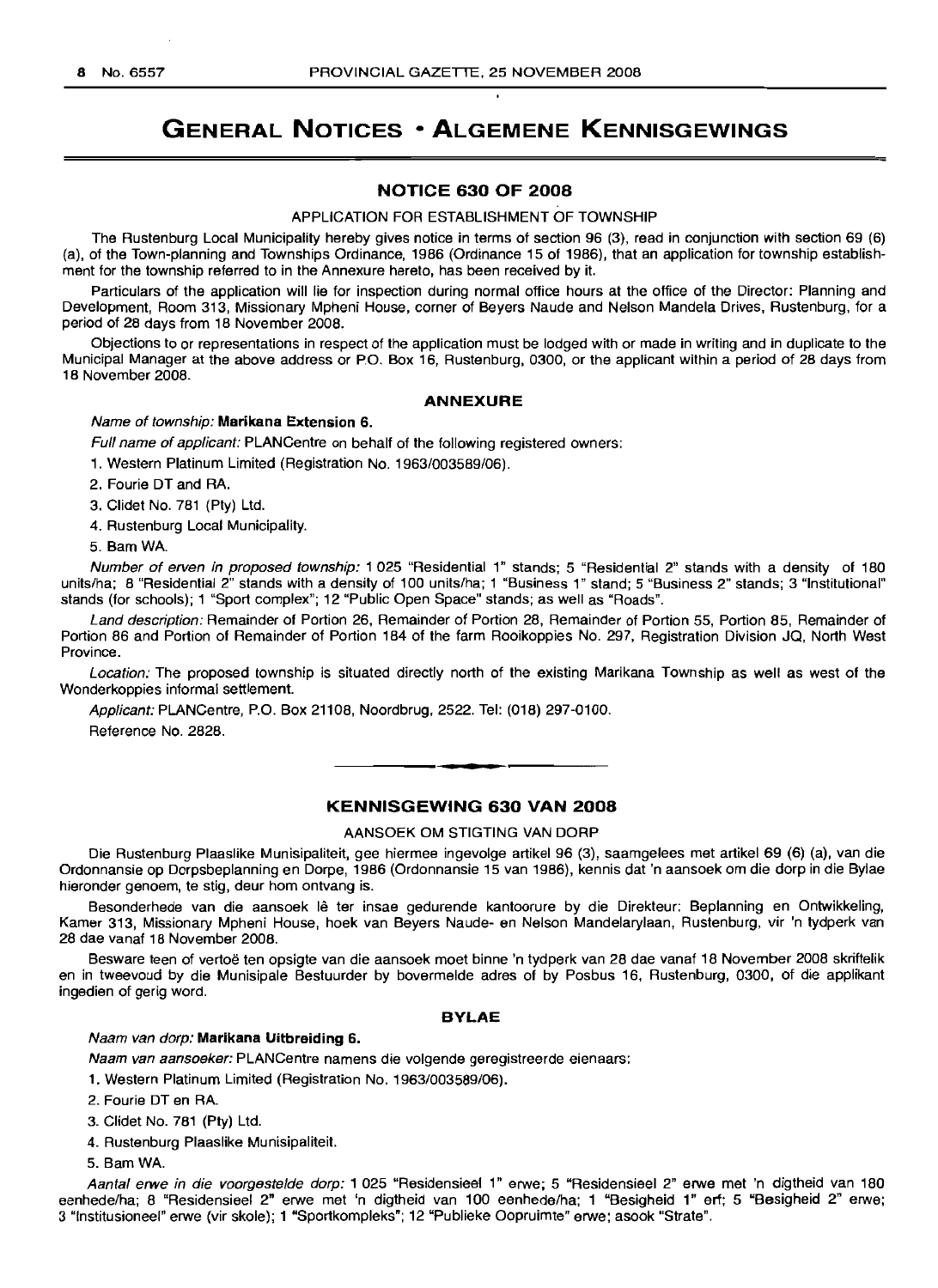Grondbeskrywing: Restant van Gedeelte 26, Restant van Gedeelte 28, Restant van Gedeelte 55, Gedeelte 85, Restant van Gedeelte 86 en Gedeelte van Restant van Gedeelte 184 van die plaas Rooikoppies No. 297, Registrasie Afdeling JQ, Noordwes Provinsie.

Ligging: Die voorgestelde dorpsgebied is geleë direk noord van die bestaande Marikanadorp asook wes van die Wonderkoppies informele nedersetting.

Applikant: PLANCentre, Posbus 21108, Noordbrug, 2522. Tel: (018) 297-0100. Verwysing No. 2828.

18-25

#### NOTICE 631 OF 2008

NOTICE OF APPLICATION FOR AMENDMENT OF TOWN-PLANNING SCHEME IN TERMS OF SECTION 56 (1) (b) (ii) OF THE TOWN-PLANNING AND TOWNSHIPS ORDINANCE, 1986 (ORDINANCE 15 OF 1986)

#### PERI URBAN AREAS AMENDMENT SCHEME 2116

I, Jeff de Klerk, being the authorised agent of the owner of Portion 61 of Erf 1045, Mooinooi Extension 3, hereby give notice in terms of section 56 (1) (b) (ii) of the Town-planning and Townships Ordinance, 1986, that I have applied to the Local Municipality of Madibeng for the amendment of the town-planning scheme known as Peri Urban Areas Town-planning Scheme, 1975, by the rezoning of the property described above, situated on Kiepersol Avenue, Mooinooi Extension 3, from "Residential No.1" to "Special" for dwelling units, attached or detached.

Particulars of the application will lie for inspection during normal office hours at the Municipal Offices, Van Velden Street, Brits, for a period of 28 days from 18 November 2008.

Objections to or representations in respect of the application must be lodged with or made in writing to the Municipal Manager, at the above address or at P.O. Box 106, Brits, 0250, within a period of 28 days from 18 November 2008.

Address of authorised agent: P.O. Box 105, Ifafi, 0260. Tel: (012) 259-1688.

## KENNISGEWING 631 VAN 2008

**•**

KENNISGEWING VAN AANSOEK OM WYSIGING VAN DORPSBEPLANNINGSKEMA INGEVOLGE ARTIKEL 56 (1) (b) (ii) VAN DIE ORDONNANSIE OP DORPSBEPLANNING EN DORPE, 1986 (ORDONNANSIE 15 VAN 1986)

#### BUITESTEDELIKE GEBIEDE-WYSIGINGSKEMA 2116

I, Jeff de Klerk, synde die gemagtigde agent van die eienaar van Gedeelte 61 van Erf 1045, Mooinooi Uitbreiding 3, gee hiermee ingevolge artikel 56 (1) (b) (ii) van die Ordonnansie op Dorpsbeplanning en Dorpe, 1986, kennis dat ek by die Plaaslike Munisipaliteit van Madibeng aansoek gedoen het om die wysiging van die dorpsbeplanningskema bekend as Buitestedelike Gebiede-dorpsbeplanningskema, 1975, deur die hersonering van die eiendom hierbo beskryf, gelee aan Kiepersollaan, Mooinooi Uitbreiding 3, vanaf "Woon No.1" na "Spesiaal" vir wooneenhede, aaneengeskakel of losstaande.

Besonderhede van die aansoek lê ter insae gedurende gewone kantoorure by die Munisipale Kantore, Van Veldenstraat, Brits, vir 'n tydperk van 28 dae vanaf 18 November 2008.

Besware of vertoë ten opsigte van die aansoek moet binne 'n typerk van 28 dae vanaf 18 November 2008 skriftelik by of tot die Munisipale Bestuurder by bovermelde adres of by Posbus 106, Brits, 0250, ingedien word.

Adres van gemagtigde agent: Posbus 105, Ifafi, 0260. Tel: (012) 259-1688.

18-25

## NOTICE 632 OF 2008

NOTICE OF APPLICATION FOR AMENDMENT OF TOWN-PLANNING SCHEME IN TERMS OF SECTION 56 (1) (b) (i) OF THE TOWN-PLANNING AND TOWNSHIPS ORDINANCE, 1986 (ORDINANCE 15 OF 1986)

#### RUSTENBURG LAND USE MANAGEMENT SCHEME, 2005-AMENDMENT SCHEME 538

Maxim Planning Solutions, being the authorised agent of the owner of Portion 2 of Erf 535, Rustenburg, hereby gives notice in terms of section 56 (1) (b) (i) of the Town-planning and Townships Ordinance, 1986, that we have applied to the Rustenburg Local Municipality for the amendment of the town-planning scheme known as Rustenburg Land Use Management Scheme, 2005, by the rezoning of the property described above, situated at 48 Homer Street, from "Residential 1" to "Residential 2" with a density of 40 dwelling units per hectare.

Particulars of the application will lie for inspection during normal office hours at the office of the Director: Planning and Development, Room 313, Missionary Mpheni House, corner of Beyers Naude and Nelson Mandela Drives, Rustenburg, for the period of 28 days from 18 November 2008.

Objections to or representations in respect of the application must be lodged with or made in writing to the Municipal Manager at the above address or at P.O. Box 16, Rustenburg, 0300, within a period of 28 days from 18 November 2008.

Address of authorised agent: Maxim Planning Solutions, 37 Von Wielligh Street, Rustenburg; P.O. Box 21114, Proteapark, 0305. Tel: (014) 592-9489. (2/1165)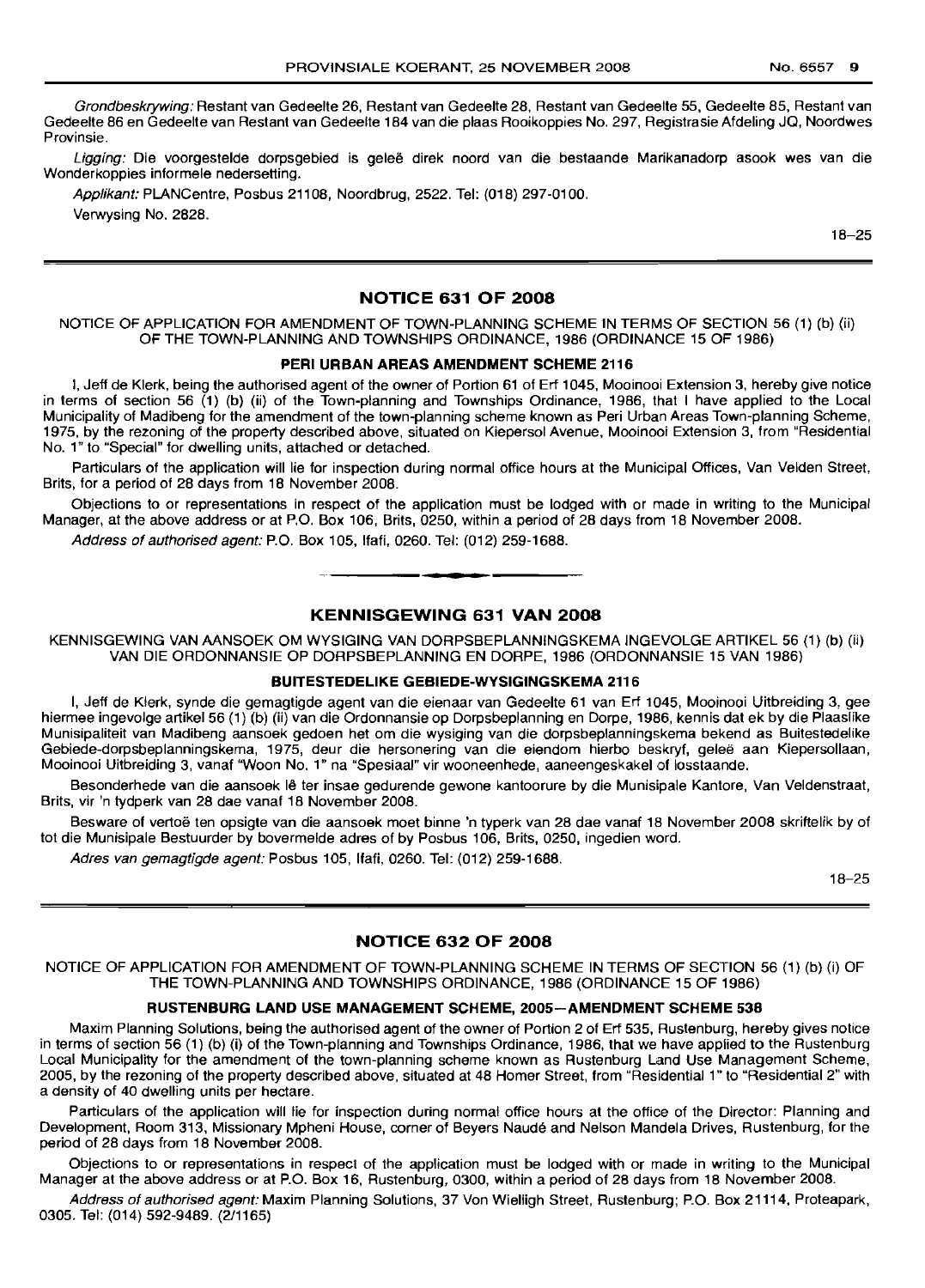#### **KENNISGEWING 632 VAN 2008**

KENNISGEWING VAN AANSOEK OM WYSIGING VAN DORPSBEPLANNINGSKEMA INGEVOLGE ARTIKEL 56 (1) (b) (i) VAN DIE ORDONNANSIE OP DORPSBEPLANNING EN DORPE, 1986 (ORDONNANSIE 15 VAN 1986)

#### **RUSTENBURG LAND USE MANAGEMENT SCHEME, 2005-WYSIGINGSKEMA 538**

Maxim Planning Solutions, synde die gemagtigde agent van die eienaar van Gedeelte 2 van Erf 535, Rustenburg, gee hiermee ingevolge artikel 56 (1) (b) (i) van die Ordonnansie op Dorpsbeplanning en Dorpe, 1986, kennis dat ons by die Rustenburg Plaaslike Munisipaliteit aansoek gedoen het om die wysiging van die dorpsbeplanningskema bekend as Rustenburg Land Use Management Scheme, 2005, deur die hersonering van die eiendom hierbo beskryf, gelee te Homerstraat 48, vanaf "Residensieel 1" na "Residensieel 2" met 'n digtheid van 40 wooneenhede per hektaar.

Besonderhede van die aansoek lê ter insae gedurende gewone kantoorure by die kantoor van die Direkteur: Beplanning en Ontwikkeling, Kamer 313, Missionary Mpheni House, hoek van Beyers Naude- en Nelson Mandelarylaan, Rustenburg, vir 'n tydperk van 28 dae vanaf 18 November 2008.

Besware teen of vertoe ten opsigte van die aansoek moet binne 'n tydperk van 28 dae vanaf 18 November 2008 skriftelik by of tot die Munisipale Bestuurder, by bovermelde adres of by Posbus 16, Rustenburg, 0300, ingedien of gerig word.

Adres van gemagtigde agent: Maxim Planning Solutions, Von Wiellighstraat 37, Rustenburg; Posbus 21114, Proteapark, 0305. Tel: (014) 592-9489. (2/1165).

18-25

#### **NOTICE 633 OF 2008**

NOTICE OF APPLICATION FOR AMENDMENT OF TOWN-PLANNING SCHEME IN TERMS OF SECTION 56 (1) (b) (i) OF THE TOWN-PLANNING AND TOWNSHIPS ORDINANCE, 1986 (ORDINANCE 15 OF 1986)

#### **VENTERSDORP AMENDMENT SCHEME** 11

Maxim Planning Solutions, being the authorised agent of the owner of Erf 820, Ventersdorp, hereby gives notice in terms of section 56 (1) (b) (i) of the Town-planning and Townships Ordinance, 1986, that we have applied to the Ventersdorp Local Municipality for the amendment of the town-planning scheme known as Ventersdorp Land Use Management Scheme, 2007, as amended, by the rezoning of Erf 820, Ventersdorp, situated adjacent to Van Riebeeck Street, from "Residential 1" to "Business 1".

Particulars of the application will lie for inspection during normal office hours at the office of the Municipal Manager, Ventersdorp Municipal Offices for a period of 28 days from 18 November 2008.

Objections to or representations in respect of the application must be lodged with or made in writing to the Municipal Manager at the above address or posted to Private Bag X1010, Ventersdorp, 2710, within a period of 28 days from 18 November 2008.

Address of authorised agent: Maxim Planning Solutions, 56 Archbishop Desmond Tutu Street, Klerksdorp; P.O. Box 10681, Klerksdorp, 2570. Tel: (018) 462-1756. (2/1168). .**- .**

#### **KENNISGEWING 633 VAN 2008**

KENNISGEWING VAN AANSOEK OM WYSIGING VAN DORPSBEPLANNINGSKEMA INGEVOLGE ARTIKEL 56 (1) (b) (i) VAN DIE ORDONNANSIE OP DORPSBEPLANNING EN DORPE, 1986 (ORDONNANSIE 15 VAN 1986)

#### **VENTERSDORP-WYSIGINGSKEMA 11**

Maxim Planning Solutions, synde die gemagtigde agent van die eienaar van Erf 820, Ventersdorp, gee hiermee ingevolge artikel 56 (1) (b) (i) van die Ordonnansie op Dorpsbeplanning en Dorpe, 1986, kennis dat ons by die Ventersdorp Plaaslike Munisipaliteit aansoek gedoen het om die wysiging van die Ventersdorp Land Use Management Scheme, 2007, soos gewysig, deur die hersonering van Erf 820, Ventersdorp, gelee aanliggend tot Van Riebeeckstraat, vanaf "Residensieel 1" na "Besigheid 1".

Besonderhede van die aansoek lê ter insae gedurende gewone kantoorure by die kantoor van die Munisipale Bestuurder, Ventersdorp Munisipale Kantore, vir 'n tydperk van 28 dae vanaf 18 November 2008.

Besware teen of vertoë ten opsigte van die aansoek moet binne 'n tydperk van 28 dae vanaf 18 November 2008 skriftelik by of tot die Munisipale Bestuurder, by bovermelde adres of by Privaatsak X1 01 0, Ventersdorp, 2710, ingedien of gerig word.

Adres van gemagtigde agent: Maxim Planning Solutions, Archbishop Desmond Tutustraat 56, Klerksdorp; Posbus 10681, Klerksdorp, 2570. Tel: (018) 462-1756. (211168).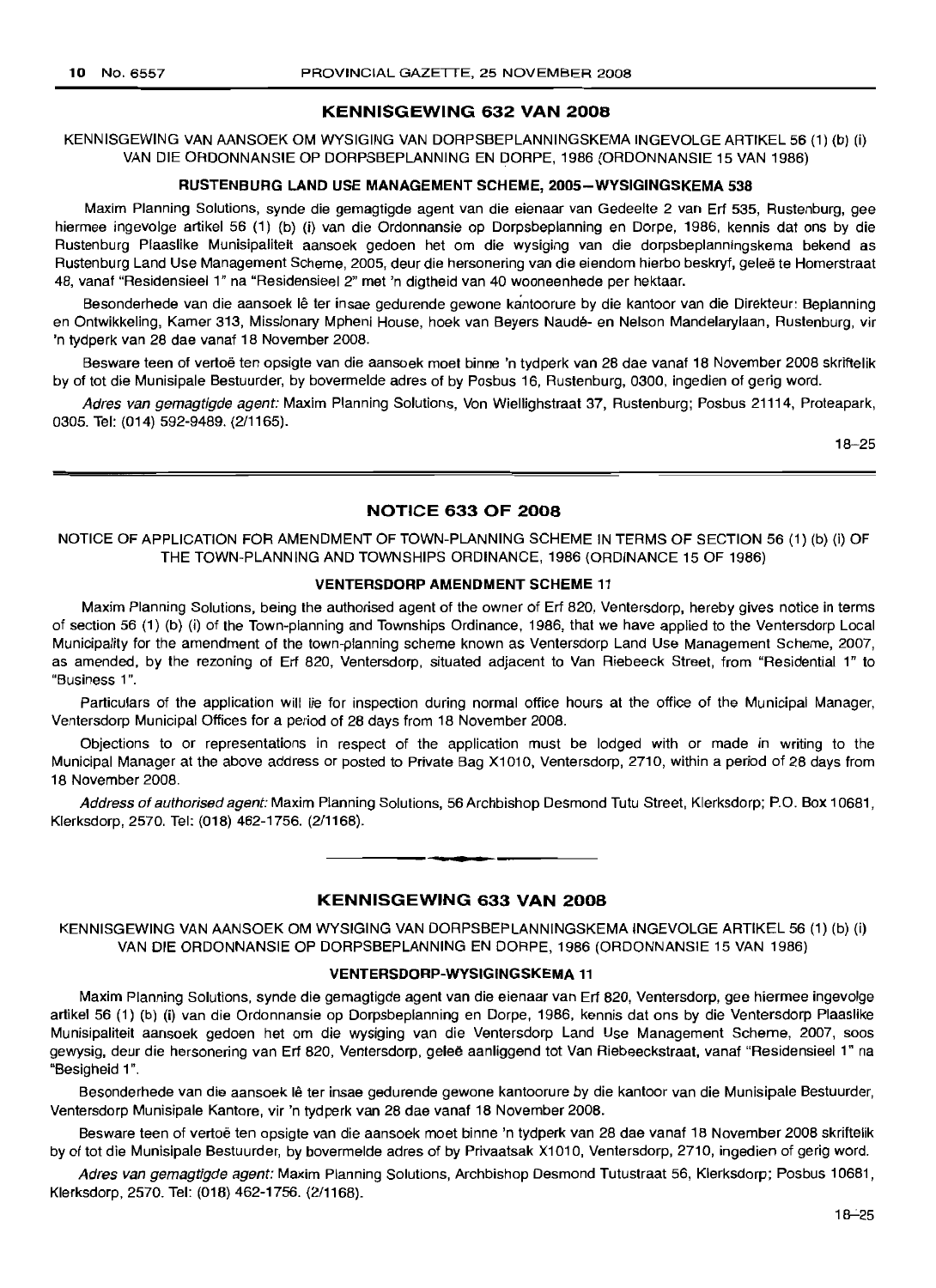### **NOTICE 634 OF 2008**

NOTICE OF APPLICATION FOR AMENDMENT OF TOWN-PLANNING SCHEME IN TERMS OF SECTION 56 (1) (b) (i) OF THE TOWN-PLANNING AND TOWNSHIPS ORDINANCE, 1986 (ORDINANCE 15 OF 1986)

#### **SCHWEIZER-RENEKE AMENDMENT SCHEME 11**

Maxim Planning Solutions, being the authorised agent of the owners of Portion 1 of Erf 189, Schweizer Reneke, hereby gives notice in terms of section 56 (1) (b) (i) of the Town-planning and Townships Ordinance, 1986, that we have applied to the Mamusa Local Municipality for the amendment of the town-planning scheme known as Schweizer-Reneke Town-planning Scheme, 2000, as amended, by the rezoning of Portion 1 of Erf 189, Schweizer Reneke, situated at 4 Delport Street, from "Residential 1" to "Residential 2".

Particulars of the application will lie for inspection during normal office hours at the office of the Municipal Manager: Mamusa Local Municipality, 28 Schweizer Street, Schweizer Reneke, for a period of 28 days from 19 November 2008.

Objections to or representations in respect of the application must be lodged with or made in writing to the Municipal Manager at the above address or at P.O. Box 5, Schweizer Reneke, 2780, within a period of 28 days from 19 November 2008.

Address of authorised agent: Maxim Planning Solutions, 56 Archbishop Desmond Tutu Street, Klerksdorp; P.O. Box 10681, Klerksdorp, 2570. Tel: (018) 462-1756. (2/1172)

**KENNISGEWING 634 VAN 2008**

**-**

KENNISGEWING VAN AANSOEK OM WYSIGING VAN DORPSBEPLANNINGSKEMA INGEVOLGE ARTIKEL 56 (1) (b) (i) VAN DIE ORDONNANSIE OP DORPSBEPLANNING EN DORPE, 1986 (ORDONNANSIE 15 VAN 1986)

#### **SCHWEIZER-RENEKE-WYSIGINGSKEMA 11**

Maxim Planning Solutions, synde die gemagtigde agent van die eienaars van Gedeelte 1 van Erf 189, Schweizer Reneke, gee hiermee ingevolge artikel 56 (1) (b) (i) van die Ordonnansie op Dorpsbeplanning en Dorpe, 1986, kennis dat ons by die Mamusa Plaaslike Munisipaliteit aansoek gedoen het om die wysiging van die dorpsbeplanningskema bekend as Schweizer-Reneke-dorpsbeplanningskema, 2000, soos gewysig, deur die hersonering van Gedeelte 1 van Erf 189, Schweizer-Reneke, gelee te Delportstraat 4, vanaf "Residensieel 1" na "Residensieel 2".

Besonderhede van die aansoek Ie ter insae gedurende gewone kantoorure by die kantoor van die Munisipale Bestuurder: Mamusa Plaaslike Munisipaliteit, Schweizerstraat 28, Schweizer-Reneke, vir 'n tydperk van 28 dae vanaf 19 November 2008.

Besware teen of vertoë ten opsigte van die aansoek moet binne 'n tydperk van 28 dae vanaf 19 November 2008 skriftelik by of tot die Munisipale Bestuurder, by bovermelde adres of by Posbus 5, Schweizer-Reneke, 2780, ingedien of gerig word.

Adres van gemagtigde agent: Maxim Planning Solutions, Archbishop Desmond Tutustraat 56, Klerksdorp; Posbus 10681, Klerksdorp, 2570. Tel: (018) 462-1756. (2/1172)

18-25

#### **NOTICE 635 OF 2008**

NOTICE OF APPLICATION FOR AMENDMENT OF TOWN-PLANNING SCHEME IN TERMS OF SECTION 56 (1) (b) (i) OF THE TOWN-PLANNING AND TOWNSHIPS ORDINANCE, 1986 (ORDINANCE 15 OF 1986)

#### **SCHWEIZER-RENEKE AMENDMENT SCHEME 12**

Maxim Planning Solutions, being the authorised agent of the owner of a portion of Markson Street, Schweizer Reneke, hereby gives notice in terms of section 56 (1) (b) (i) of the Town-planning and Townships Ordinance, 1986, that we have applied to the Mamusa Local Municipality for the amendment of the town-planning scheme known as Schweizer-Reneke Townplanning Scheme, 2000, as amended, by the rezoning of a portion of Markson Street, Schweizer-Reneke, situated adjacent to the Remaining Extent of Erf 468, Schweizer-Reneke Extension 7, on the corner of Markson and Olivier Street, from "Existing Public Roads" to "Business 1",

Particulars of the application will lie for inspection during normal office hours at the office of the Municipal Manager: Mamusa Local Municipality, 28 Schweizer Street, Schweizer-Reneke, for a period of 28 days from 19 November 2008.

Objections to or representations in respect of the application must be lodged with or made in writing to the Municipal Manager at the above address or at P.O. Box 5, Schweizer-Reneke, 2780, within a period of 28 days from 19 November 2008.

Address of authorised agent: Maxim Planning Solutions, 56 Archbishop Desmond Tutu Street, Klerksdorp; P.O. Box 10681, Klerksdorp, 2570. Tel: (018) 462-1756. (2/1162)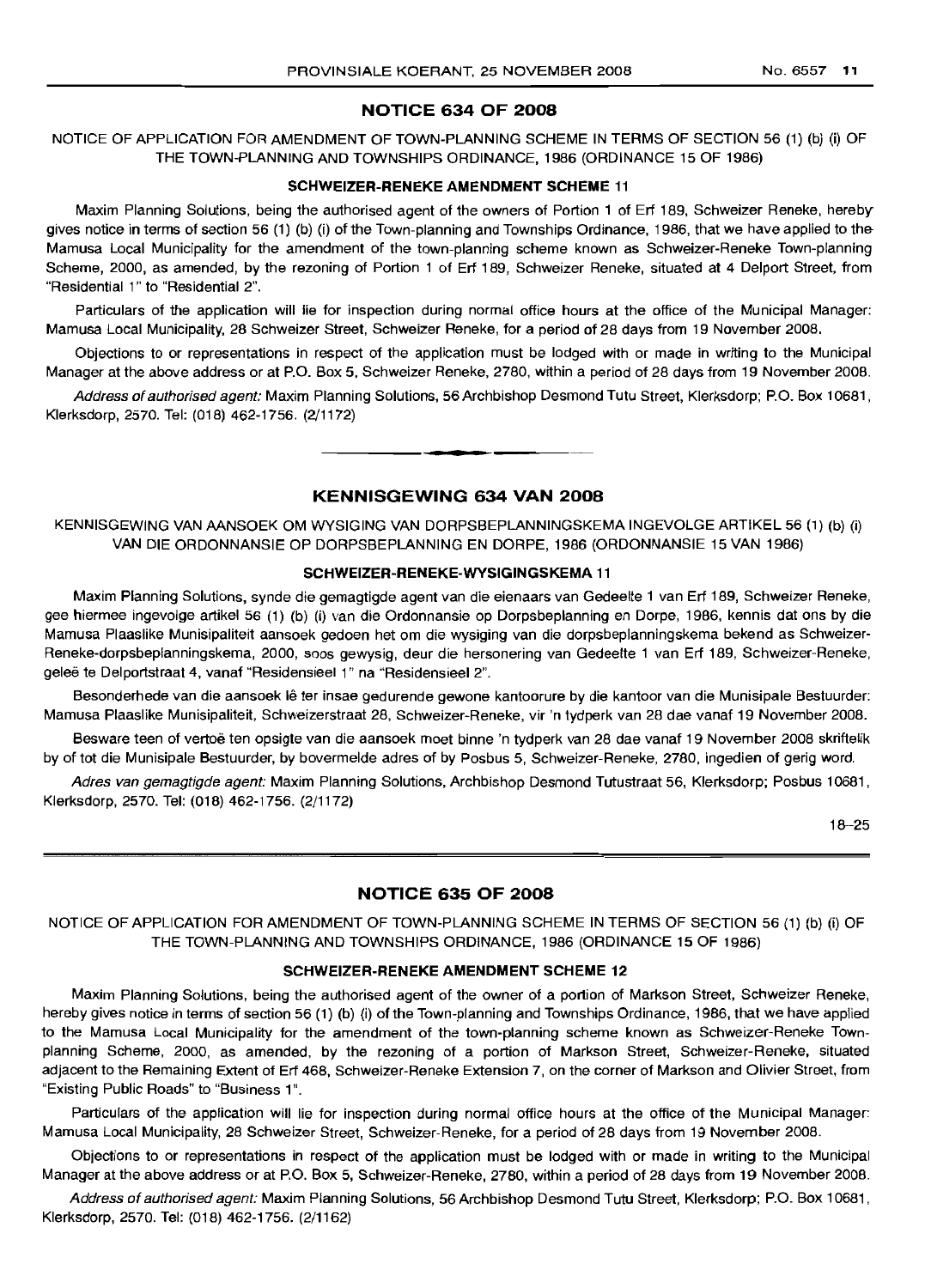## **KENNISGEWING 635 VAN 2008**

KENNISGEWING VAN AANSOEK OM WYSIGING VAN DORPSBEPLANNINGSKEMA INGEVOLGE ARTIKEL 56 (1) (b) (i) VAN DIE ORDONNANSIE OP DORPSBEPLANNING EN DORPE, 1986 (ORDONNANSIE 15 VAN 1986)

## **SCHWEIZER RENEKE-WYSIGINGSKEMA 12**

Maxim Planning Solutions, synde die gemagtigde agent van die eienaar van 'n gedeelte van Marksonstraat, Schweizer Reneke gee hiermee ingevolge artikel 56 (1) (b) (i) van die Ordonnansie op Dorpsbeplanning en Dorpe, 1986, kennis dat ons by die Mamusa Plaaslike Munisipaliteit aansoek gedoen het om die wysiging van die Schweizer-Reneke-dorpsbeplanningskema, 2000, soos gewysig, deur die hersonering van 'n gedeelte van Marksonstraat, Schweizer-Reneke, gelee aanliggend tot die Resterende Gedeelte van Erf 468, Schweizer-Reneke Uitbreiding 7, op die hoek van Markson- en Olivierstraat, vanaf "Bestaande Openbare Paaie" na "Besigheid 1".

Besonderhede van die aansoek lê ter insae gedurende gewone kantoorure by die kantoor van die Munisipale Bestuurder: Mamusa Plaaslike Munisipaliteit, Schweizerstraat 28, Schweizer-Reneke, vir 'n tydperk van 28 dae vanaf 19 November 2008.

Besware teen of vertoë ten opsigte van die aansoek moet binne 'n tydperk van 28 dae vanaf 19 November 2008 skriftelik by of tot die Munisipale Bestuurder, by bovermelde adres of by Posbus 5, Schweizer-Reneke, 2780, ingedien of gerig word.

Adres van gemagtigde agent: Maxim Planning Solutions, Archbishop Desmond Tutustraat 56, Klerksdorp; Posbus 10681, Klerksdorp, 2570. Tel: (018) 462-1756. (2/1162)

18-25

## **NOTICE 636 OF 2008**

NOTICE OF APPLICATION FOR AMENDMENT OF TOWN-PLANNING SCHEME IN TERMS OF SECTION 56 (1) (b) (i) OF THE TOWN-PLANNING AND TOWNSHIPS ORDINANCE, 1986 (ORDINANCE 15 OF 1986)

#### **RUSTENBURG AMENDMENT SCHEME 531**

I, Petrus Christiaan Cornelius de Jager, of the firm Towncomp BK 1995/024157/23, being the authorised agent of the owners of the Remainder of Erf 1869, Rustenburg, hereby give notice in terms of section 56 (1) (b) (i) of the Town-planning and Townships Ordinance, 1986, that I have applied to the Rustenburg Local Municipality for the amendment of the town-planning scheme known as Rustenburg Land Use Management Scheme, 2005, by the rezoning of the property described above, situated at 43 Boven Street, Rustenburg, from "Residential 1" to "Special for Residential 1 with a density of 40 units per hectare, offices and medical consulting rooms" subject to conditions as per Annexure 813.

Particulars of the application will lie for inspection during normal office hours at the office of the Director: Planning and Development, Room 319, Missionary Mpheni House, cnr, of Beyers Naude and Nelson Mandela Drives, Rustenburg, for the period of 28 days from 18 November 2008.

Objections to or representations in respect of the application must be lodged with or made in writing to the Director: Planning and Development, at the above address or at PO Box 16, Rustenburg, 0300, within a period of 28 days from 18 November 2008.

Address of owner: Pia Towncomp CC, PO Box 20145, Proteapark, 0305. Tel: (014) 533-2950. Fax: (014) 533-3733.

**.-**

#### **KENNISGEWING 636 VAN 2008**

KENNISGEWING VAN AANSOEK OM WYSIGING VAN DORPSBEPLANNINGSKEMA INGEVOLGE ARTIKEL 56 (1) (b) (i) VAN DIE ORDONNANSIE OP DORPSBEPLANNING EN DORPE, 1986 (ORDONNANSIE 15 VAN 1986)

#### **RUSTENBURG-WYSIGINGSKEMA 531**

Ek, Petrus Christiaan Cornelius de Jager, van die firma Towncomp BK, 1995/024157/23, synde die gemagtigde agent van die eienaars van die Restant van Erf 1869, Rustenburg, gee hiermee ingevolge artikel 56 (1) (b) (i) van die Ordonnansie op Dorpsbeplanning en Dorpe, 1986, kennis dat ek by Rustenburg Plaaslike Munisipaliteit aansoek gedoen het om die wysiging van die dorpsbeplanningskema bekend as Rustenburg-Grondgebruikbestuurskema, 2005, deur die hersonering van die eiendom hierbo beskryf, geleë te Bovenstraat 43, Rustenburg, vanaf "Residensieel 1" na "Spesiaal vir Residensieel 1 met 'n digtheid van 40 eenhede per hektaar, kantore en mediese spreekkamers", onderhewig aan voorwaardes soos per Bylae 813.

Besonderhede van die aansoek lê ter insae gedurende gewone kantoorure by die kantoor van die Direkteur: Beplanning en Ontwikkeling, Kamer 319, Missionary Mpheni House, h/v Beyers Naude- en Nelson Mandelarylaan, Rustenburg, vir 'n tydperk van 28 dae vanaf 18 November 2008.

Besware teen of vertoe ten opsigte van die aansoek moet binne 'n tydperk van 28 dae vanaf 18 November 2008 skriftelik by of tot die Direkteur: Beplanning en Ontwikkeling by bovermelde adres of by Posbus 16, Rustenburg, 0300, ingedien of gerig word.

Adres van eienaar: P/a Towncomp CC, Posbus 20145, Proteapark, 0305. Tel: (014) 533-2950. Faks: (014) 533-3733.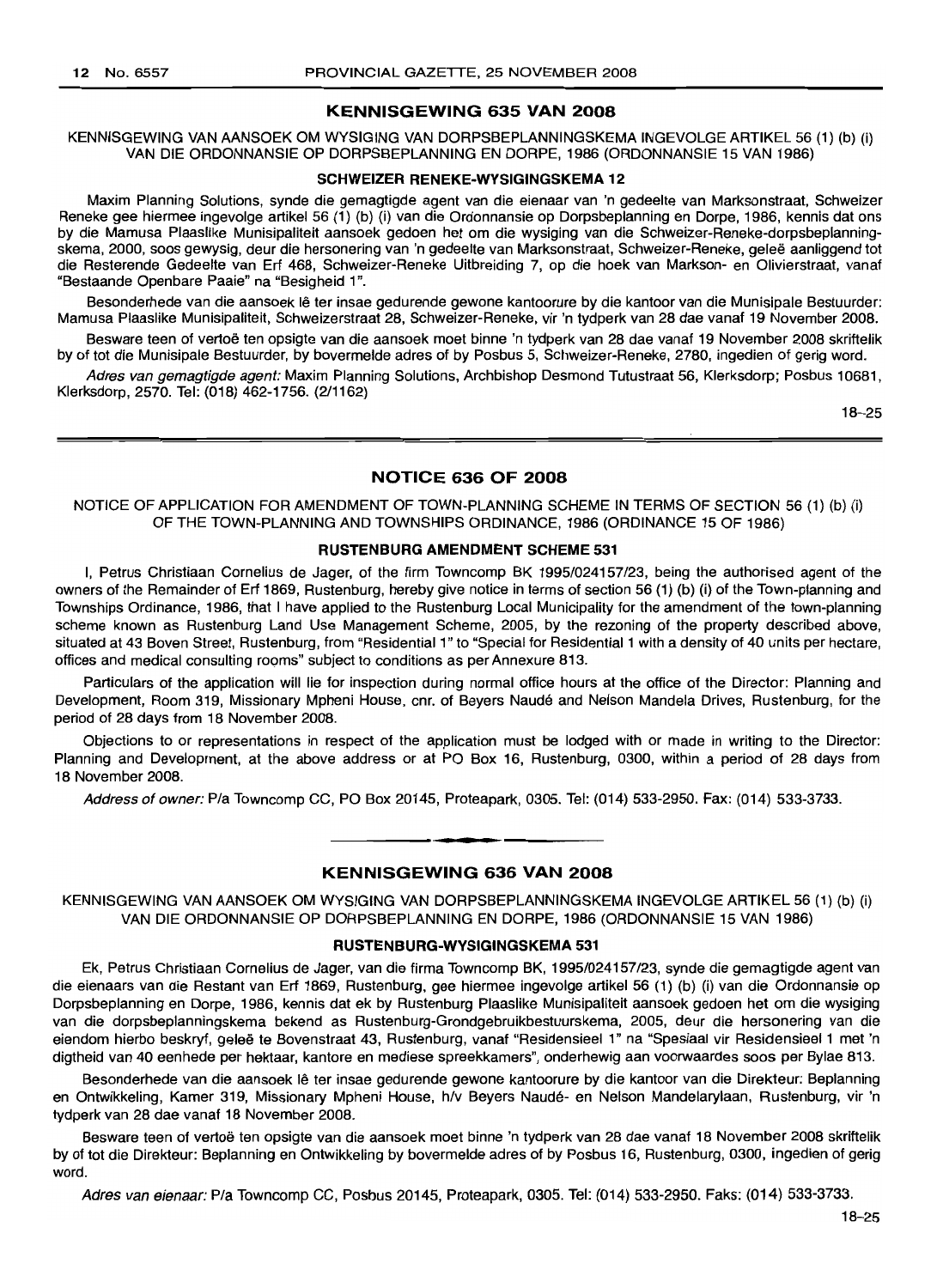## **NOTICE 637 OF 2008**

NOTICE OF APPLICATION FOR AMENDMENT OF TOWN-PLANNING SCHEME IN TERMS OF SECTION 56 (1) (b) (i) OF THE TOWN-PLANNING AND TOWNSHIPS ORDINANCE, 1986 (ORDINANCE 15 OF 1986)

#### **RUSTENBURG AMENDMENT SCHEME 545**

I, Jan-Nolte Ekkerd of the firm EPS, being the authorised agent of the owner of Erf 1526, Rustenburg Extension 3, hereby give notice in terms of section 56 (1) (b) (i) of the Town-planning and Townships Ordinance, 1986, that I have applied to the Rustenburg Local Municipality for the amendment of the town-planning scheme known as Rustenburg Land Use Management Scheme, 2005, by the rezoning of the property described above, situated on 193 Kock Street, Rustenburg, from "Residential 1" to "Special" for offices, medical consulting rooms and service enterprises.

Particulars of the application will lie for inspection during normal office hours at the office of the Municipal Manager, Room 319, at the Missionary Mpheni House, em. of Nelson Mandela and Beyers Naude Drives, Rustenburg, for the period of 28 days from 18 November 2008.

Objections to or representations in respect of the application must be lodged with or made in writing to the Municipal Manager at the above address or at P.O. Box 16, Rustenburg, 0300, within a period of 28 days from 18 November 2008.

Address of owner: C/o EPS Consulting Engineers, P.O. Box 5002, Rustenburg, 0300. Tel: (014) 597-2001. Fax: (014) 597-4956.

## **KENNISGEWING 637 VAN 2008**

**. -**

KENNISGEWING VAN AANSOEK OM WYSIGING VAN DORPSBEPLANNINGSKEMA INGEVOLGE ARTIKEL 56 (1) (b) (i) VAN DIE ORDONNANSIE OP DORPSBEPLANNING EN DORPE, 1986 (ORDONNANSIE 15 VAN 1986)

#### **RUSTENBURG-WYSIGINGSKEMA 545**

I, Jan-Nolte Ekkerd van die firma EPS, synde die gemagtigde agent van die eienaar van Erf 1526, Rustenburg Uitbreiding 3, gee hiermee ingevolge artikel 56 (1) (b) (i) van die Ordonnansie op Dorpsbeplanning en Dorpe, 1986, kennis dat ek by die Rustenburg Plaaslike Munisipaliteit aansoek gedoen het om wysiging van die dorpsbeplanningskema bekend as Rustenburg Grondgebruiksbestuurskema, 2005, deur die hersonering van die eiendom hierbo beskryf, gelee te Kockstraat 193, Rustenburg, vanaf "Residensieel 1" na "Spesiaal" vir kantore, mediese spreekkamers en diensbedrywe.

Besonderhede van die aansoek lê ter insae gedurende gewone kantoorure by die kantoor van die Munisipale Bestuurder, Kamer 319, Missionary Mpheni House, h/v Nelson Mandela- en Beyers Naudelaan, Rustenburg, vir 'n tydperk van 28 dae vanaf 18 November 2008.

Besware teen of vertoë ten opsigte van die aansoek moet binne 'n tydperk van 28 dae vanaf 18 November 2008 skriftelik by of tot die Munisipale Bestuurder by bovermelde adres of by Posbus 16, Rustenburg, 0300, ingedien of gerig word.

Adres van eienaar: Pia EPS Raadgewende Ingenieurs, Posbus 5002, Rustenburg, 0300. Tel: (014) 597-2001. Faks: (014) 597-4956.

18-25

## **NOTICE 638 OF 2008**

NOTICE OF APPLICATION FOR AMENDMENT OF TOWN-PLANNING SCHEME IN TERMS OF SECTION 56 (1) (b) (i) OF THE TOWN-PLANNING AND TOWNSHIPS ORDINANCE, 1986 (ORDINANCE 15 OF 1986)

#### **RUSTENBURG AMENDMENT SCHEME 546**

I, Jan-Nolte Ekkerd of the firm EPS, being the authorised agent of the owner of Portion 4 of Erf 1371, Rustenburg, hereby give notice in terms of section 56 (1) (b) (i) of the Town-planning and Townships Ordinance, 1986, that I have applied to the Rustenburg Local Municipality for the amendment of the town-planning scheme known as Rustenburg Land Use Management Scheme, 2005, by the rezoning of the property described above, situated on 253 Beyers Naude Drive, Rustenburg, from "Residential 1" to "Special" for offices, medical consulting rooms and service enterprises.

Particulars of the application will lie for inspection during normal office hours at the office of the Municipal Manager, Room 319, at the Missionary Mpheni House, em. of Nelson Mandela and Beyers Naude Drives, Rustenburg, for the period of 28 days from 18 November 2008.

Objections to or representations in respect of the application must be lodged with or made in writing to the Municipal Manager at the above address or at P.O. Box 16, Rustenburg, 0300, within a period of 28 days from 18 November 2008.

Address of owner: C/o EPS Consulting Engineers, P.O. Box 5002, Rustenburg, 0300. Tel: (014) 597-2001. Fax: (014) 597-4956.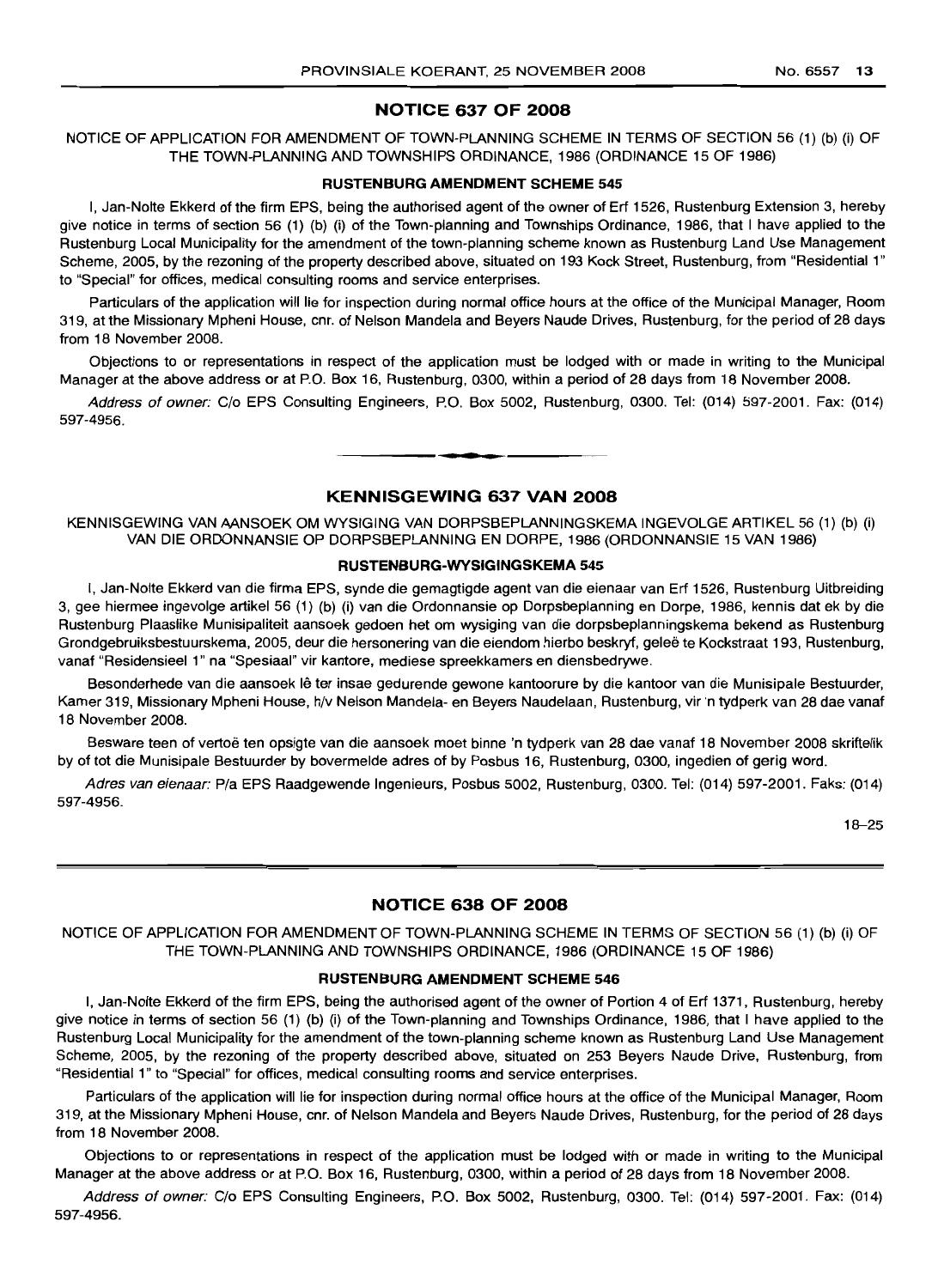## **KENNISGEWING 638 VAN 2008**

KENNISGEWING VAN AANSOEK OM WYSIGING VAN DORPSBEPLANNINGSKEMA INGEVOLGE ARTIKEL 56 (1) (b) (i) VAN DIE ORDONNANSIE OP DORPSBEPLANNING EN DORPE, 1986 (ORDONNANSIE 15 VAN 1986)

#### **RUSTENBURG-WYSIGINGSKEMA 546**

I, Jan-Nolte Ekkerd van die firma EPS, synde die gemagtigde agent van die eienaar van Gedeelte 4 van Erf 1371, Rustenburg , gee hiermee ingevolge artikel 56 (1) (b) (i) van die Ordonnansie op Dorpsbeplanning en Dorpe, 1986, kennis dat ek by die Rustenburg Plaaslike Munisipaliteit aansoek gedoen het om wysiging van die dorpsbeplanningskema bekend as Rustenburg Grondgebruiksbestuurskema, 2005, deur die hersonering van die eiendom hierbo beskryf, geleë te Beyers Nauderylaan 253, Rustenburg, vanaf "Residensieel 1" na "Spesiaal" vir kantore, mediese spreekkamers en diensbedrywe.

Besonderhede van die aansoek lê ter insae gedurende gewone kantoorure by die kantoor van die Munisipale Bestuurder, Kamer 319, Missionary Mpheni House, h/v Nelson Mandela- en Beyers Naudelaan, Rustenburg, vir 'n tydperk van 28 dae vanaf 18 November 2008.

Besware teen of vertoë ten opsigte van die aansoek moet binne 'n tydperk van 28 dae vanaf 18 November 2008 skriftelik by of tot die Munisipale Bestuurder by bovermelde adres of by Posbus 16, Rustenburg, 0300, ingedien of gerig word.

Adres van eienaar: P/a EPS Raadgewende Ingenieurs, Posbus 5002, Rustenburg, 0300. Tel: (014) 597-2001. Faks: (014) 597-4956.

18-25

#### **NOTICE 639 OF 2008**

 $\ddot{\phantom{0}}$ 

NOTICE OF APPLICATION FOR AMENDMENT OF TOWN-PLANNING SCHEME IN TERMS OF SECTION 56 (1) (b) (i) OF THE TOWN-PLANNING AND TOWNSHIPS ORDINANCE, 1986 (ORDINANCE 15 OF 1986)

#### **RUSTENBURG AMENDMENT SCHEME 549**

I, Jan-Nolte Ekkerd of the firm EPS, being the authorised agent of the owner of Portion 3 of Erf 1195, Rustenburg, hereby give notice in terms of section 56 (1) (b) (i) of the Town-planning and Townships Ordinance, 1986, that I have applied to the Rustenburg Local Municipality for the amendment of the town-planning scheme known as Rustenburg Land Use Management Scheme, 2005, by the rezoning of the property described above, situated on 31 Marais Street, Rustenburg, from "Special" to "Business 1".

Particulars of the application will lie for inspection during normal office hours at the office of the Municipal Manager, Room 319, at the Missionary Mpheni House, cnr. of Nelson Mandela and Beyers Naude Drives, Rustenburg, for the period of 28 days from 18 November 2008.

Objections to or representations in respect of the application must be lodged with or made in writing to the Municipal Manager at the above address or at P.O. Box 16, Rustenburg, 0300, within a period of 28 days from 18 November 2008.

Address of owner: C/o EPS Consulting Engineers, P.O. Box 5002, Rustenburg, 0300. Tel. (014) 597-2001. Fax: (014) 597-4956.

#### **KENNISGEWING 639 VAN 2008**

**. -**

KENNISGEWING VAN AANSOEK OM WYSIGING VAN DORPSBEPLANNINGSKEMA INGEVOLGE ARTIKEL 56 (1) (b) (i) VAN DIE ORDONNANSIE OP DORPSBEPLANNING EN DORPE, 1986 (ORDONNANSIE 15 VAN 1986)

#### **RUSTENBURG-WYSIGINGSKEMA 549**

Ek, Jan-Nolte Ekkerd, van die firma EPS, synde die gemagtigde agent van die eienaar van Gedeelte 3 van Erf 1195, Rustenburg, gee hiermee ingevolge artikel 56 (1) (b) (i) van die Ordonnansie op Dorpsbeplanning en Dorpe, 1986, kennis dat ek by die Rustenburg Plaaslike Munisipaliteit aansoek gedoen het om wysiging van die dorpsbeplanningskema bekend as Rustenburg Grondgebruiksbestuurskema, 2005, deur die hersonering van die eiendom hierbo beskryf, geleë te Maraisstraat 31, Rustenburg, vanaf "Spesiaal" na "Besigheid 1".

Besonderhede van die aansoek lê ter insae gedurende gewone kantoorure by die kantoor van die Munisipale Bestuurder, Kamer 319, Missionary Mpheni House, h/v Nelson Mandela- en Beyers Naudelaan, Rustenburg, vir 'n tydperk van 28 dae vanaf 18 November 2008.

Besware teen of vertoe ten opsigte van die aansoek moet binne 'n tydperk van 28 dae vanaf 18 November 2008 skriftelik by of tot die Munisipale Bestuurder by bovermelde adres of by Posbus 16, Rustenburg, 0300, ingedien of gerig word.

Adres van eienaar: P/a EPS Raadgewende Ingenieurs, Posbus 5002, Rustenburg, 0300. Tel. (014) 597-2001. Faks: (014) 597-4956.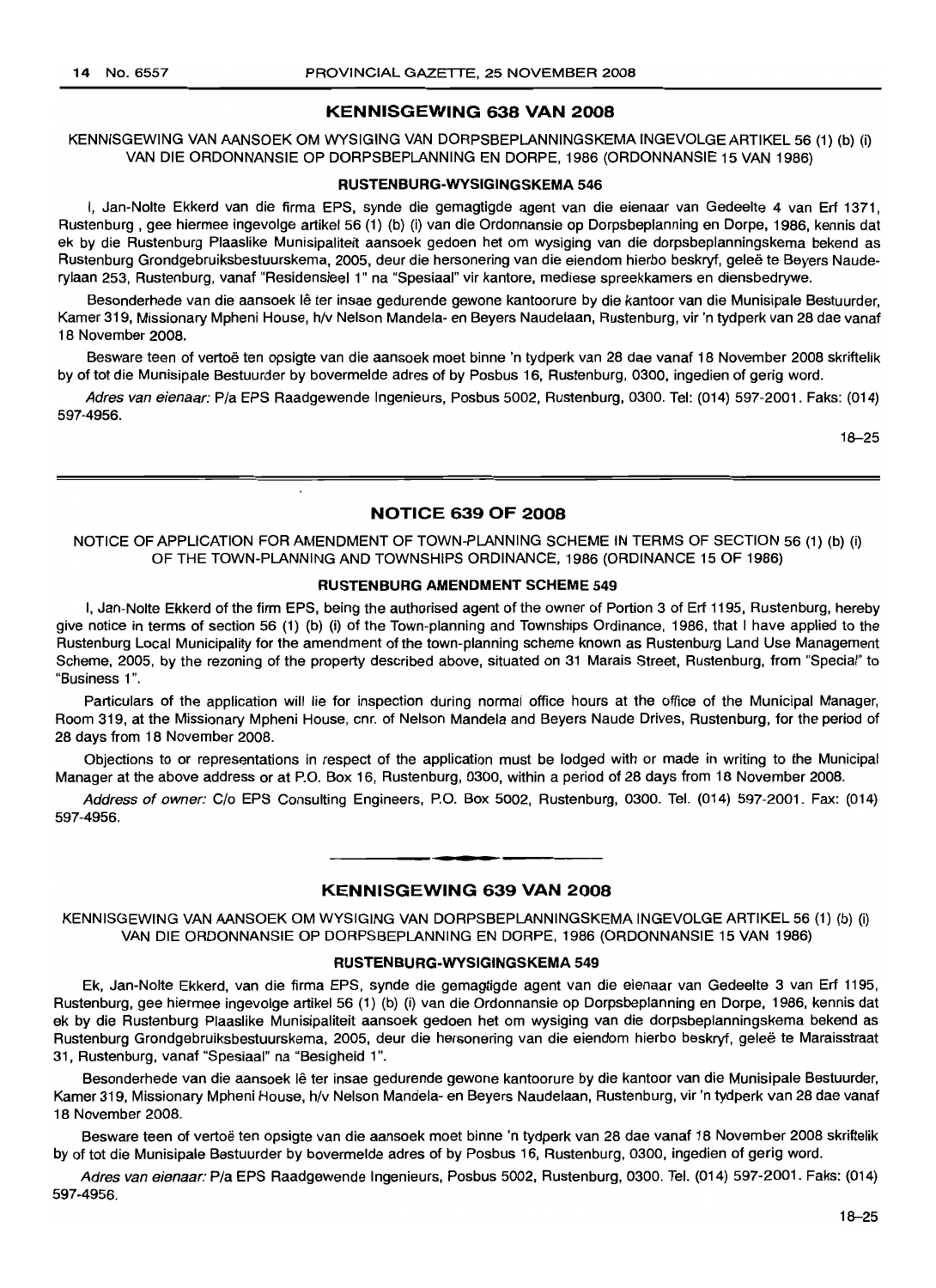## **NOTICE 640 OF 2008**

NOTICE OF APPLICATION FOR THE AMENDMENT OF THE RUSTENBURG LAND USE MANAGEMENT TOWN-PLANNING SCHEME, 2005, REMOVAL OF RESTRICTIVE TITLE CONDITIONS, PARK CLOSURE AND SUBDIVISION

I, Izak Jacobus Roux of Khomanani Town Planners, being the authorised agent of the owner of Erf 9849, Boitekong Extension 3, hereby give notice in terms of the Town-planning and Townships Ordinance, 1986 (Ordinance 15 of 1986), the Rustenburg Land Use Management Town-planning Scheme, 2005 and the Gauteng Removal of Restrictions Act, 1996, that I have applied to the Rustenburg Local Municipality for the amendment of the town-planning scheme in operation known as the Rustenburg Land Use Management Town-planning Scheme, 2005, by the rezoning of the property described above, situated in Moretlwa Street, Boitekong X3, from "Public Open Space" to "Special for Telecommunication purposes", the subdivision of the mentioned erf in two portions, the removal of restrictive conditions in the title deed and park closure.

Particulars of the application will lie for inspection during normal office hours at the office of the General Manager: Planning and Development, Rustenburg Local Municipality, corner of Nelson Mandela and Beyers Naude Drive, Rustenburg, for a period of 28 days from 18 November 2008.

Objections to or representations in respect of the application must be lodged with or made in writing to the General Manager: Planning and Development, Rustenburg Local Municipality, at the above address or at P.O. Box 16, Rustenburg, 0300, within a period of 28 days from 18 November 2008.

Address of authorised agent: Khomanani Town Planners, PO Box 79, Woodlands, 0072. Tel. 083 7406 898.

## **KENNISGEWING 640 VAN 2008**

.**- .**

KENNISGEWING VAN AANSOEK OM WYSIGING VAN DIE RUSTENBURG GRONDGEBRUIKBESTUUR DORPSBEPLAN-NINGSKEMA, 2005, DIE SKRAPING VAN BEPERKENDE TITELVOORWAARDES, PARKSLUITING EN ONDERVERDELING

Ek, Izak Jacobus Roux van Khomanani Stadsbeplanners, synde die gemagtigde agent van die eienaar van Erf 9849, Boitekong Uitbreiding 3, gee hiermee ingevolge die Ordonnansie op Dorpsbeplanning en Dorpe, 1986 (Ordonnansie 15 van 1986), die Rustenburg Grondgebruikbestuur Dorpsbeplanningskema, 2005, Gauteng Wet op Opheffing van Beperkings, 1996, kennis dat ek by die Rustenburg Plaaslike Munisipaliteit aansoek gedoen het om die wysiging van die dorpsbeplanningskema in werking bekend as die Rustenburg Grondgebruikbestuur Dorpsbeplanningskema, 2005, deur die hersonering van die eiendom hierbo beskryf, geleë te Moretlwastraat, Boitekong X3, vanaf "Publieke Oopruimte" na "Spesiaal vir Telekommunikasie", die onderverdeling van genoemde erf in twee gedeeltes, die skraping van beperkende titelvoorwaardes en parksluiting.

Besonderhede van die aansoeke lê ter insae gedurende gewone kantoorure by die kantoor van die Algemene Bestuurder, Beplanning en Ontwikkeling, Rustenburg Plaaslike Munisipaliteit, op die hoek van Nelson Mandela- en Beyers Naudeweq, Rustenburg, vir 'n tydperk van 28 dae vanaf 18 November 2008.

Besware teen of vertoë ten opsigte van die aansoeke moet binne 'n tydperk van 28 dae vanaf 18 November 2008 skriftelik by of tot die Aigemene Bestuurder, Beplanning en Ontwikkeling, Rustenburg Plaaslike Munisipaliteit by bovermelde adres of by Posbus 16, Rustenburg, 0300 ingedien of gerig word.

Adres van gemagtigde agent: Khomanani Stadsbeplanners, Posbus 79, Woodlands, 0072. Tel. 083 740 6898.

18-25

## **NOTICE 641 OF 2008**

NOTICE OF APPLICATION FOR AMENDMENT OF LETHLABILE TOWN-PLANNING SCHEME IN TERMS OF SECTION 56 (1) (b) (ii) OF THE TOWN PLANNING AND TOWNSHIPS ORDINANCE, 1986 (ORDINANCE 15 OF 1986)

## **LETHLABILE AMENDMENT SCHEME** 1/538

I Tseke Mphahlele, being the authorized agent of the owner of Erf 822, Lethlabile Block B, hereby give notice in terms of section 56 (1) (b) (ii) of the Town-planning and Townships Ordinance, 1986, that I have applied to the Local Municipality of Madibeng for the amendment of the town-planning scheme known as Lethlabile Town Planning Scheme, 1/1990, by the rezoning of the above-mentioned property situated in Modisaotsile and Greenside Streets, Lethlabile Block B, from "Residential" to "Business".

Particulars of the application will lie for inspection during normal office hours at the Municipality Offices, 53 Van Velden Street, Brits, for a period of 28 days from 13 November 2008.

Objections to or representations in respect of the application must be lodged with or made in writing to the Municipal Manager, at the above address or at PO Box 106, Brits, 0250, within a period of 28 days.

Address of authorized agent: P.O. Box 4846, Brits, 0250.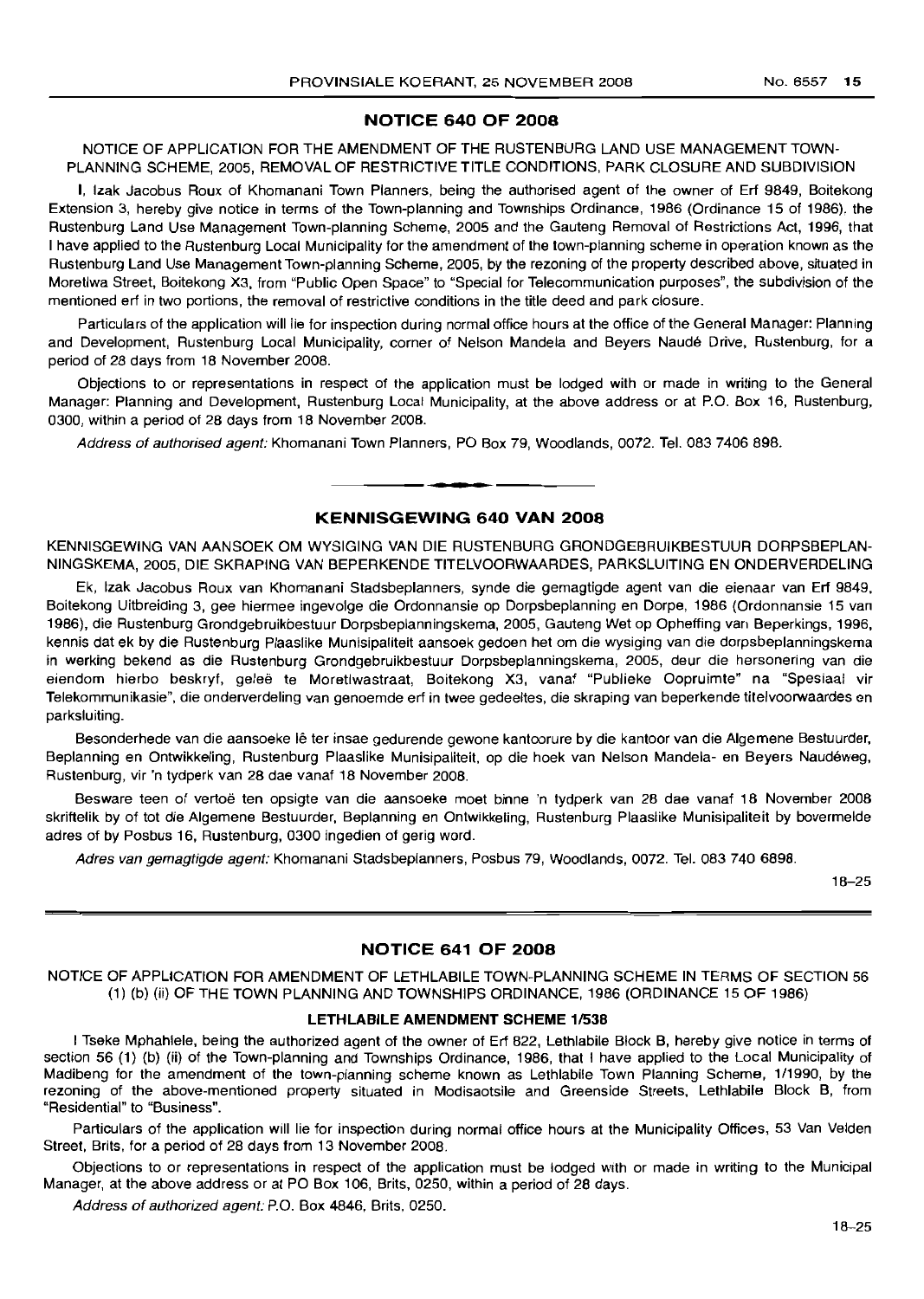## **NOTICE 642 OF 2008**

[Regulation 21 (10) of the Development Facilitation Regulations in terms of the Development Facilitation Act, 1995]

Townscape Planning Solutions CC, PO Box 20831, Noorbrug, 2522, as consultants for Best Made Auctions CC, Hencetrade 50 (Pty) Ltd, Yvette Fraser (10 6301080085083) and Johannes Hendrikus Bernhard Hattingh (106103175009089) has lodged an application in terms of the Development Facilitation Act for the establishment of a land development area on Portions 275, 280, 281 & 298 of the farm Town and Townlands Potchefstroom No. 435, Registration Division IQ, North West Province.

The development will consist of the following: The land to be developed area to be known as "Eden Resorted" measures 50,6528 ha, comprising of 4 portions. The development will be phased into 3 townships: Potchefstroom Ext 26 (Portion 298), Ext 27 (Portion 275) & Ext 28 (Portions 280 & 281), with the following land uses:

Residential 1-945 erven (average size-350  $m^2$ ).

Residential 2-2 erven. Residential 4-4 erven. Business 4-3 erven. Institutional-3 erven. Educational-1 erf. Public Open Space-1 erf. Public Roads.

The relevant plan(s), document(s) and information are available for inspection at the North West Department of Developmental Local Government and Housing, corner of Albert Luthule and Gerrit Maritz Streets, Potchefstroom, for a period of 21 days from 18 November 2008.

The application will be considered at a tribunal hearing to be held at the North West Department of Developmental Local Government and Housing, corner of Albert Luthule and Gerrit Maritz Streets, Potchefstroom, on 22 January 2009 at 10:00 and the prehearing conference will be held at North West Department of Developmental Local Government and Housing, corner of Albert Luthule and Gerrit Maritz Streets, Potchefstroom, on 15 January 2009 at 10:00.

Any person having an interest in the application should please note:

- 1. You may within a period of 21 days from the date of the first publication of this notice, provide the designated officer with your written objections or representations; or
- 2. if your comments constitute an objection to any aspect of the land development application, you must appear in person or through a representative before the Tribunal on, the date mentioned above.

Any written objection or representation must be delivered to the designated officer at the North West Department of Developmental Local Government and Housing, corner of Albert Luthule and Gerrit Maritz Streets, Potchefstroom, and you may contact the designated officer if you have any queries on Tel: (018) 297-5011 and Fax: (018) 297-7956. .**-.**

## **KENNISGEWING 642 VAN 2008**

[Regulasie 21 (10) van die Regulasie op Grondfasilitering ingevolge die Wet op Ontwikkelingsfasilitering, 1995]

Townscape Planning Solutions CC, Posbus 20831, Noorbrug, 2522, as konsultante vir Best Made Auctions CC, Hencetrade 50 (Pty) Ltd, Yvette Fraser (10 6301080085083) en Johannes Hendrikus Bernhard Hattingh (lD 6103175009089) het 'n aansoek ingedien ingevolge die Wet op Ontwikkelingsfasilitering, 1995, vir die stig van 'n grondontwikkelingsgebied te Gedeeltes 275, 280, 281 & 298, van die plaas Town and Townlands Potchefstroom No. 435, Registrasie Divisie 10, Noordwes Provinsie.

Die ontwikkeling sal bestaan uit die volgende: Die vestiging van die grondontwikkelingsarea wat bekend sal staan as "Eden Resorted" op 50,6528 ha wat uit 4 plaas gedeeltes bestaan. Die ontwikkeling sal gefasseer word in 3 dorpe: Potchefstroom Uitbreiding 26 (Gedeelte 298), Uitbreiding 27 (Gedeelte 275) & Uitbreiding 28 (Gedeeltes 280 & 281), met die volgende grondgebruike:

Residensieel 1-945 erwe (gemiddelde grootte-350 m<sup>2</sup>).

Residensieel 2-2 erwe. Residensieel 4--4 erwe. Besigheid 4-3 erwe. Institusioneel-3 erwe.

Opvoedkundig-1 ert.

Publieke Oop Ruimte-1 erf.

Publieke Paaie.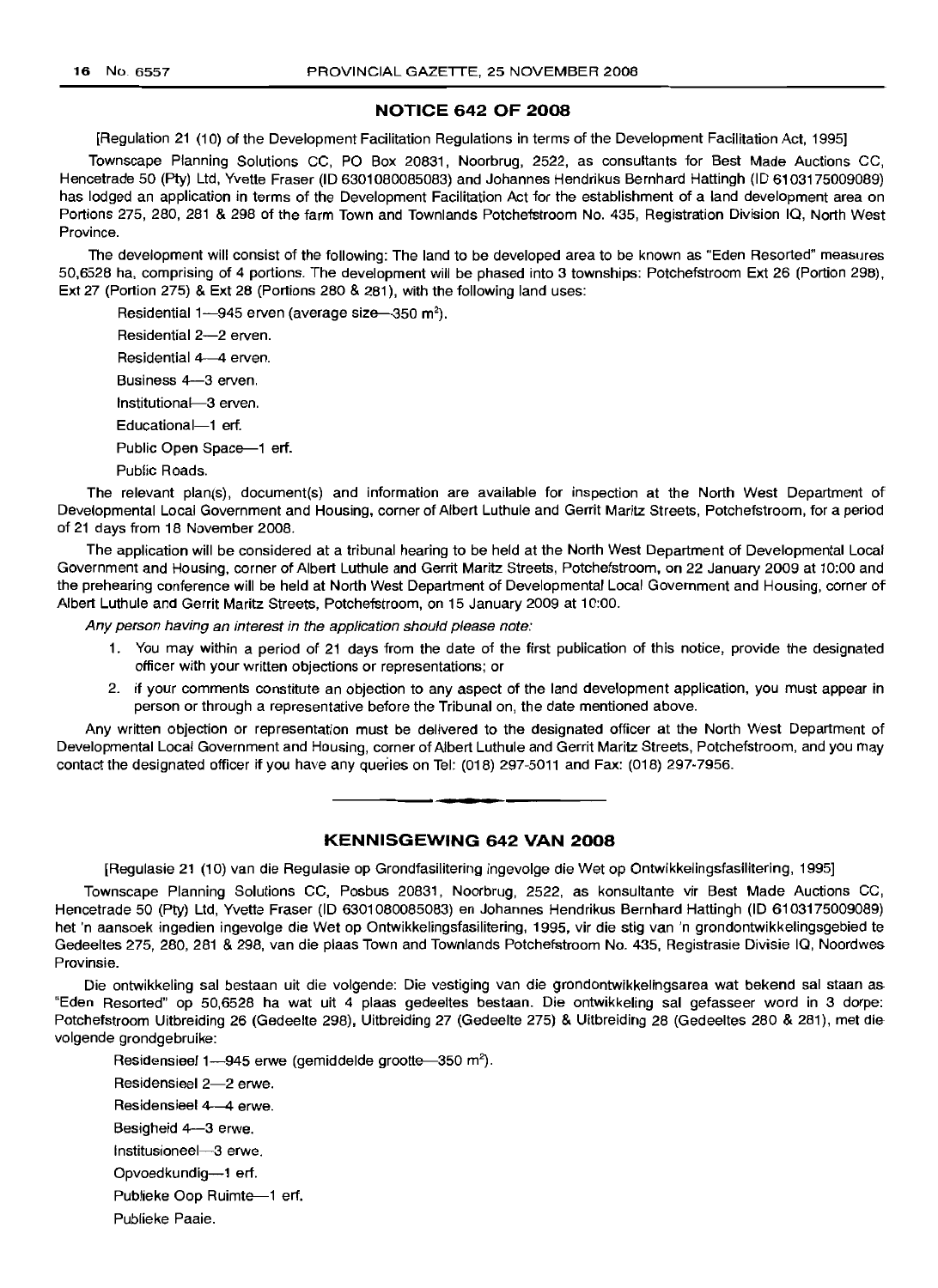Die betrokke plan(ne), dokument(e) en inligting is beskikbaar vir inspeksie te die Noordwes Departement van Plaaslike Regering en Behuising, hoek van Albert Luthule- en Gerrit Maritzstraat, Potchefstroom, vir 'n periode van 21 dae vanaf 18 November 2008.

Die aansoek sal oorweeg word tydens die tribunaalverhoor wat gehou sal word by die Noordwes Departement van Plaaslike Regering en Behuising, hoek van Albert Luthule- en Gerrit Maritzstraat, Potchefstroom op 22 Januarie 2009 om 10:00 en die vooraf verhoorsamesprekings sal gehou word by die Noordwes Departement van Plaaslike Regering en Behuising, hoek van Albert Luthule- en Gerrit Maritzstraat, Potchefstroom, op 15 Januarie 2009 om 10:00.

Enige persoon wat 'n belang het by die aansoek moet asseblief kennis neem:

- 1. U mag binne 'n periode van 21 dae vanaf die eerste publikasie van hierdie kennisgewing, die aangewese beampte skriftelik van u besware of vertoë: of
- 2. indien u kommentaar neerkom op 'n beswaar met betrekking tot enige aspek van die grondontwikkelingsaansoek, moet u persoonlik, voor die Tribunaal verskyn of verteenwoordig word, op die datum hierbo genoem.

Enige beswaar of vertoë moet ingedien word by die aangewese beampte te Noordwes Departement van Plaaslike Regering en Behuising, hoek van Albert Luthule- en Gerrit Maritzstraat, Potchefstroom, en u mag in aanraking kom met die aangewese beampte indien u enige navrae het by Tel: (018) 297-5011 en Faks: (018) 297-7956.

18-25

### **NOTICE 645 OF 2008**

#### NOTICE OF APPLICATION FOR ESTABLISHMENT OF TOWNSHIP

The City Council of Matlosana hereby gives notice in terms of section 69 (6) (a) of the Town-planning and Townships Ordinance, 1986 (Ordinance 15 of 1986), that an application to establish the township referred to in the Annexure hereto has been received by it.

Particulars of the application will lie for inspection during normal office hours at the office of the Records Division, Municipal Buildings, Bram Fischer Street, Klerksdorp, 2570, for a period of 28 days from 25 November 2008.

Objections to or representations in respect of the application must be lodged with or made in writing and in duplicate to the Municipal Manager at the above address or at P.O. Box 99, Klerksdorp, 2570, within a period of 28 days from 25 November 2008.

#### **ANNEXURE**

#### Name of township: **Flamwood Extension** 43.

Full name of applicant: Joze Maleta Land Surveyor on behalf of Tazzmania Trading 22, Registration Number CK2003/109609/23.

Number of erven in proposed township: 18 "Residential 1" erven; 1 "Public/Private Road",

Land description: Portion 880 (a portion of Portion 373) of the farm Elandsheuvel No. 402, Registration Division IP, Province North West.

Locality: The proposed township is situated east of Flamwood Extension 18, south of the Remaining Extent of Portion 373 of the farm Elandsheuvel No. 402-IP, north of Portion 375 of the farm Elandsheuvel No. 402-IP, and west of Liza Road and the Townships Flamwood Extensions 25 and 33. Access to the township will be gained from Liza Road.

Applicant: Joze Maleta Land Surveyor, P.O. Box 1372, Klerksdorp, 2570. Tel. (018) 462-1991 .

#### **KENNISGEWING 645 VAN 2008**

.**- .**

#### KENNISGEWING VAN AANSOEK OM STIGTING VAN DORP

Die "City Council of Matlosana" gee hiermee ingevolge artikel 69 (6) (a) van die Ordonnansie op Dorpsbeplanning en Dorpe, 1986 (Ordonnansie 15 van 1986), kennis dat 'n aansoek om die dorp in die Bylae hierby genoem, te stig, deur hom ontvang is.

Besonderhede van die aansoek lê ter insae gedurende gewone kantoorure by die Rekords Afdeling, Klerksdorp Burgersentrum, Bram Fischerstraat, Klerksdorp, 2570, vir 'n tydperk van 28 dae vanaf 25 November 2008.

Besware teen of vertoe ten opsigte van die aansoek moet binne 'n tydperk van 28 dae vanaf 25 November 2008 skriftelik en in tweevoud by of tot die Munisipale Bestuurder by bovermelde adres of by Posbus 99, Klerksdorp, 2570, ingedien of gerig word.

#### **BYLAE**

#### Naam van dorp: **Flamwood Uitbreiding** 43.

Volle naam van aansoeker: Joze Maleta Landmeter namens: Tazzmania Trading 22, Registrasie Nommer CK2003/109609/23.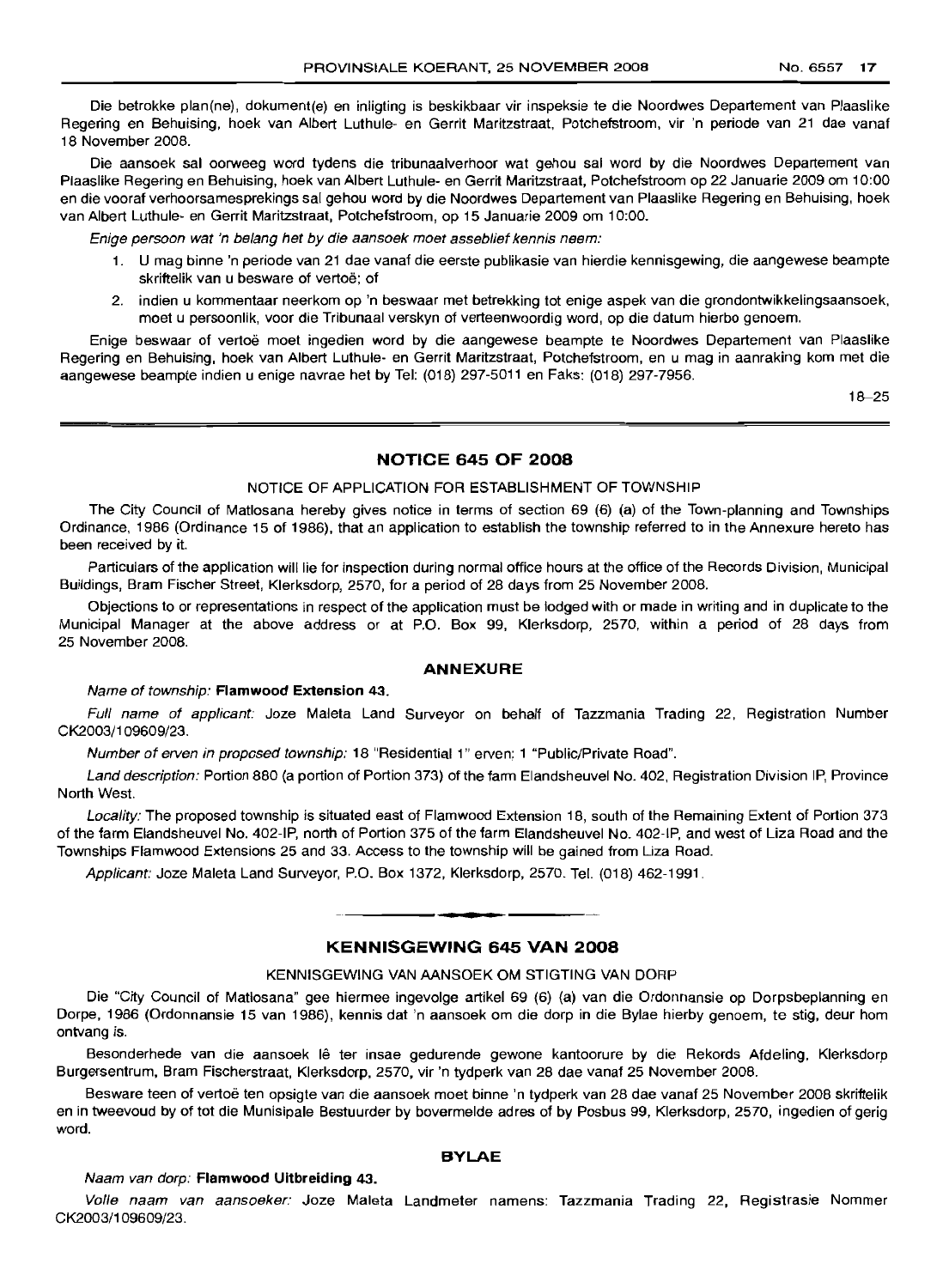Aantal erwe in voorgestelde dorp: 18 "Residenseel 1" erwe; 1 "Openbare/Privaat Pad".

Grondbeskrywing: Gedeelte 880 ('n gedeelte van Gedeelte 373) van die plaas Elandsheuvel No. 402, Registrasie Afdeling IP, Provinsie Noordwes.

Ligging: Die voorgestelde dorp is geleë aanliggend oos van Flamwood Uitbreiding 18, suid van die Restant van Gedeelte 373 van die plaas Elandsheuvel No. 402-IP, noord van Gedeelte 375 van die plaas Elandsheuvel No. 402-IP en wes van Lizaweg en die dorpe Flamwood Uitbreidings 25 en 33. Toegang na die dorp sal vanuit Lizaweg verkry word.

Applikant: Joze Maleta Landmeter, Posbus 1372, Klerksdorp, 2570. Tel. (018) 462-1991.

25-2

#### **NOTICE 646 OF 2008**

#### NOTICE OF APPLICATION FOR THE ESTABLISHMENT OF TOWNSHIP

Madibeng Local Municipality hereby gives notice in terms of section 96 (1) of the Town-planning and Townships Ordinance, 1986 (Ordinance 15 of 1986), that an application to establish the township referred to in the Annexure attached hereto, has been received by it.

Particulars of the application will lie for inspection during normal office hours at the office of the Municipal Offices, Van Velden Street, Brits for a period of 28 days from 25 November 2008.

Objections to or representations in respect of the application must be lodged with or made in writing within a period of 28 days from 25 November 2008 at the following address: Municipal Manager, Local Municipality of Madibeng, P.O. Box 106, Brits, 0250.

#### **ANNEXURE**

#### Name of the township: **Brits Extension 151.**

Town-planning Consultant: Urban Consult Town Planners.

Number of erven in proposed township: 2 Special for dwelling units (40 units/ha).

Description of land on which township is to be established: Portion 828 of the farm Roodekopjes/Swartkopjes No. 427 JQ.

Location of the proposed township: North of Brits CBD, next to the Oukasie Township, along Van Deventer Street.

Address of agent: Urban Consult, P.O. Box 95884, Waterkloof, 0145. Tel. (012) 341-8844.

## **KENNISGEWING 646 VAN 2008**

**-**

#### KENNISGEWING VIR AANSOEK OM STIGTING VAN DORP

Die Madibeng Plaaslike Munisipaliteit gee hiermee ingevolge artikel 96 (1) van die Ordonnansie op Dorpsbeplanning en Dorpe, 1986 (Ordonnansie 15 van 1986), kennis dat 'n aansoek om die Bylae hierby genoem, te stig, deur hom ontvang is.

Besonderhede van die aansoek lê ter insae gedurende gewone kantoorure by die Munisipale Kantore, Van Veldenstraat, Brits, vir 'n tydperk van 28 dae vanaf 25 November 2008.

Besware teen of vertoë ten opsigte van die aansoek moet binne 'n tydperk van 28 dae vanaf 25 November 2008 skriftelik by die volgende adres ingedien word: Munisipale Bestuurder, Madibeng Plaaslike Munisipaliteit, Posbus 106, Brits, 0250.

#### **BYLAE**

#### Naam van dorp: **Brits Uitbreiding 151.**

Stadssbeplanning Konsultante: Urban Consult Stadsbeplanners.

Aantal erwe in voorgestelde dorp: 2 Spesiaal vir Woonhuis (40 eenhede per hektaar).

Beskrywing van grond waarop dorp gestig staan te word: Gedeelte 828 van die Plaas Roodekopjes/Swartkopjes No. 427 JQ.

Ligging van voorgestelde dorp: Die eiendom is geleë aan noordelike kant van Brits CBD, aangrensend aan Van Deventerstraat en aangrensend aan die goedgekeurde Oukasie.

Adres van agent: Urban Consult, Posbus 95884, Waterkloof, 0145. Tel. (012) 346-8844.

25-2

## **NOTICE 647 OF 2008**

#### APPLICATION FOR ESTABLISHMENT OF TOWNSHIP

The Municipality of Merafong, hereby gives notice in terms of section 96 of the Town-planning and Townships Ordinance, 1986 (Ordinance 15 of 1986), that an application for Township Establishment for the township referred to in the Annexure hereto, has been received by it.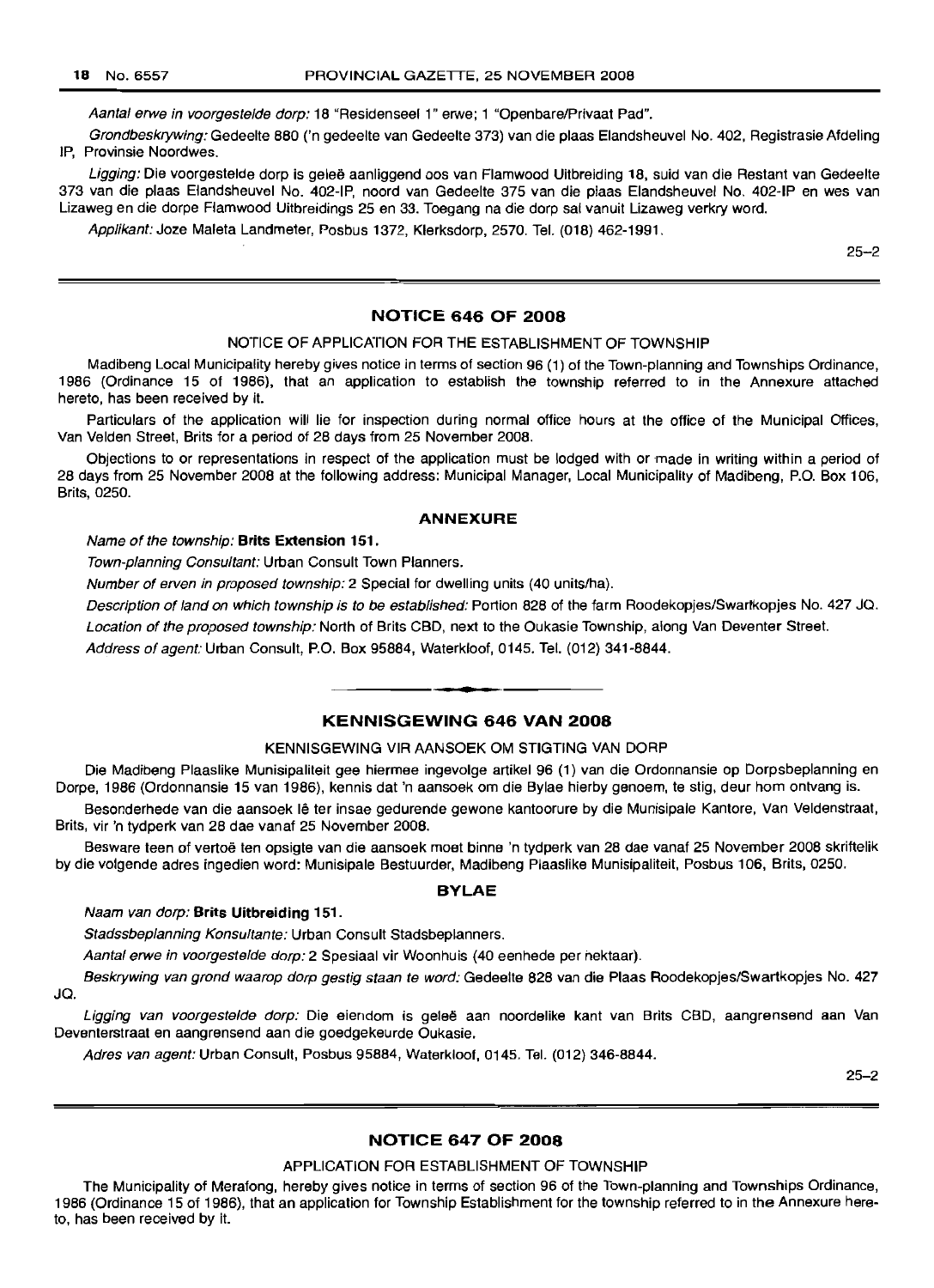Particulars of the application will lie for inspecting during normal office hours at the office of the Municipal Manager, Room G21, Ground Floor, Municipal Offices, Halite Street, Carletonville, for a period of 28 days from 25 November 2008.

Objections to or representations in respect of the application must be lodged with or made in writing and in duplicate to the Municipal Manager, Municipality of Merafong at the above address or posted to him at P.O. Box 3, Carletonville, 2500, within a period of 28 days from 25 November 2008.

#### ANNEXURE

#### Name of township: Fochville Extension 9.

Full name of applicant: PlanCentre on behalf of the property owners, Dupvis Beleggings (Edms) Bpk, No. 69/9255.

Number of erven in proposed township: 2 "Business 1" erven.

Land description: A portion of the Remaining Extent of Portion 8 (a portion of Portion 2) of the farm Kraalkop No. 147, Registration Division IQ.

Location: The proposed township is located on the northern side of the town of Fochville, adjacent to the provincial road that links Carletonville with Fochville.

#### (Reference Number: 2826)

Applicant: PlanCentre, P.O. Box 21108, Noordbrug, 2522. Tel: (018) 297-0100. **-.**

# KENNISGEWING 647 VAN 2008

#### AANSOEK OM STIGTING VAN DORP

Die Munisipaliteit van Merafong, gee hiermee ingevolge artikel 96 van die Ordonnansie op Dorpsbeplanning en Dorpe, 1986 (Ordonnansie 15 van 1986), kennis dat 'n aansoek om die dorp in die Bylae hieronder genoem, te stig, deur hom ontvang is.

Besonderhede van die aansoek lê ter insae gedurende gewone kantoorure by die kantoor van die Munisipale Bestuurder, Kamer G21, Grondvloer, Munisipale Kantore, Halitestraat, Carletonville, vir 'n tydperk van 28 dae vanaf 25 November 2008.

Besware teen of vertoë ten opsigte van die aansoek moet binne 'n tydperk van 28 dae vanaf 25 November 2008, skriftelik en in tweevoud by die Munisipale Bestuurder, Munisipaliteit van Merafong by bovermelde adres of by Posbus 3, Carletonvile, 2500, ingedien of gerig word.

### BYLAE

#### Naam van dorp: Fochville Uitbreiding 9.

Volle naam van aansoeker: PlanCentre namens die grondeienaars, Dupvis Beleggings (Edms) Bpk, No. 69/9255.

Aantal erwe in die voorgestelde dorp: 2 "Besigheid 1" erwe.

Grondbeskrywing: 'n Gedeelte van die Resterende Gedeelte van Gedeelte 8 ('n gedeelte van Gedeelte 2) van die plaas Kraalkop No. 147, Registrasie Afdeling IQ.

Ligging: Die voorgstelde dorp is geleë aan die noorde kant van die dorp Fochville, langs die provinsiale pad wat Carletonville met Fochville verbind.

#### (Verwysingsnommer: 2826)

Applikant: PlanCentre, Posbus 21108, Noordbrug, 2522. Tel: (018) 297-0100.

25-2

### NOTICE 648 OF 2008

NOTICE OF APPLICATION FOR AMENDMENT OF THE CARLETONVILLE TOWN-PLANNING SCHEME, 1993, IN TERMS OF SECTION 56 (1) (b) (i) OF THE TOWN-PLANNING AND TOWNSHIPS ORDINANCE, 1986

#### CARLETONVILLE AMENDMENT SCHEME 168/2008

We, Townscape Planning Solutions, being the authorised agent of the owner of Erf 14, Carletonville, hereby give notice in terms of section 56 (1) (b) (i) of the Town-planning and Townships Ordinance, 1986, that I have applied to the Merafong City Local Municipality for the amendment of the town-planning scheme known as the Carletonville Town-planning Scheme, 1993, by the rezoning of the erf described above, situated on 86 Anna Road, from "Residential 1" to "Public Garage" with Annexure 175 for the purpose of a motor sales mart, convenience store, take away facility, automatic bank teller machine, car wash and other uses, coverage = 75%, FAR = 0.6, Height = 2 storeys and 0 m building line on the front and side boundaries. This is an extension of a existing Public Garage land use.

Particulars of the application will lie for inspection during normal office hours at the office of the Municipal Manager, 3 Halite Street, Carletonville, for a period of 28 days from 25 November 2008.

Objections to or representations in respect of the application must be lodged with or made in writing to the Municipal Manager at the above address or at P.O. Box 3, Carletonville, 2500, within a period of 28 days from 25 November 2008.

Address of applicant: TownScape Planning Solutions CC, P.O. Box 20831, Noordbrug, 2522. Tel: 082 662 1105.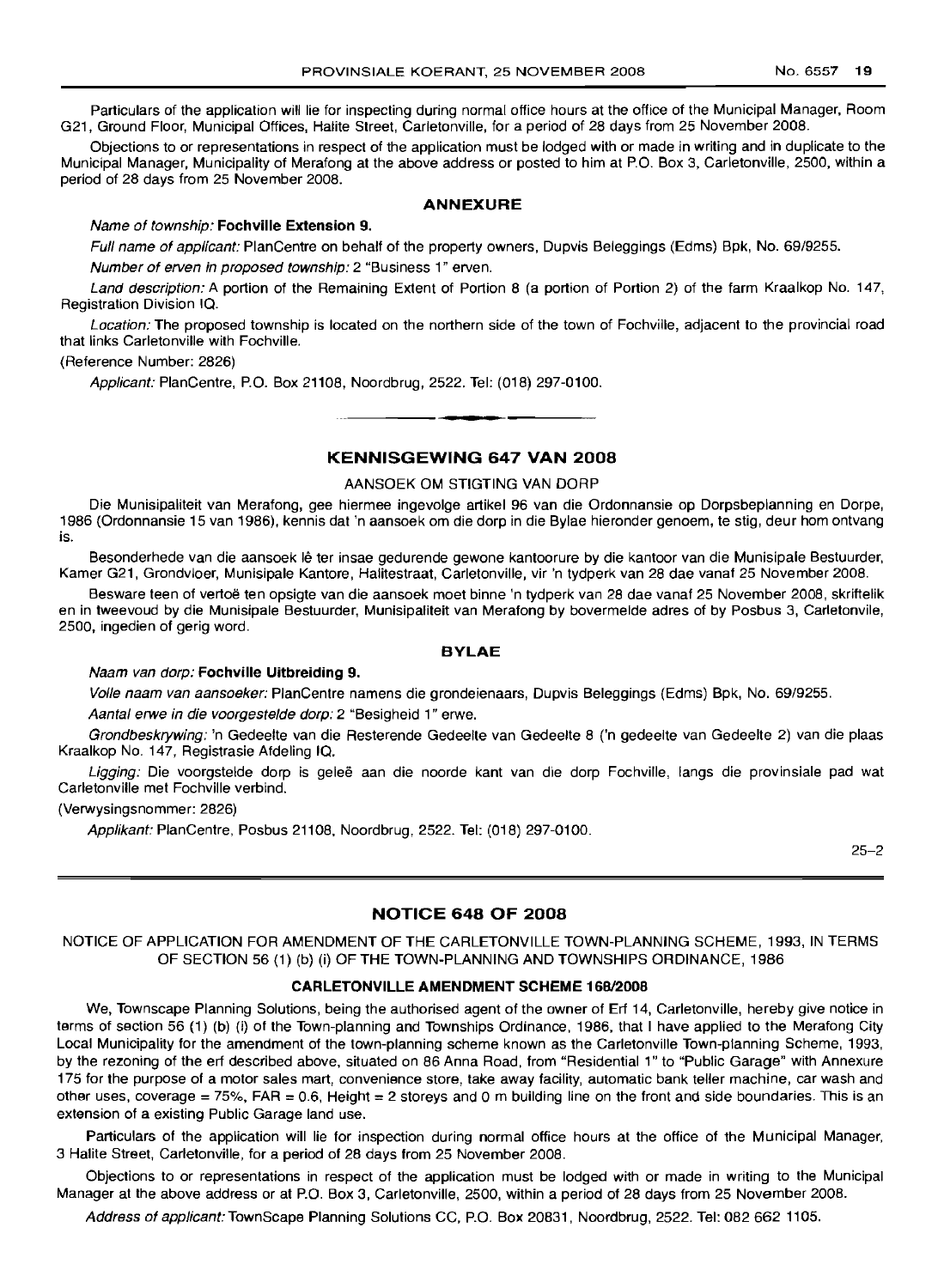## KENNISGEWING 648 VAN 2008

KENNISGEWING VAN AANSOEK OM WYSIGING VAN DIE CARLETONVILLE-DORPSBEPLANNINGSKEMA, 1993, INGEVOLGE ARTIKEL 56 (1) (b) (i) VAN DIE ORDONNANSIE OP DORPSBEPLANNING EN DORPE, 1986

#### CARLETONVILLE WYSIGINGSKEMA 168/2008

Ons, Townscape Planning Solutions, synde die gemagtigde agent van die eienaar van Erf 14, Carletonville, gee hiermee ingevolge artikel 56 (1) (b) (i) van die Ordonnansie op Dorpsbeplanning en Dorpe, 1986, kennis dat ons by die Merafong Stad Plaaslike Munisipaliteit aansoek gedoen het om wysiging van die dorpsbeplanningskema, bekend as die Carletonville-dorpsbeplanningskema, 1993, deur die hersonering van die eiendom hierbo beskryf, geles te Annaweg 86, vanaf "Residensieel 1" na "Openbare Garage" met Bylaag 175 vir die doel van motorvertoonlokaal, geriefswinkel, wegneemete-fasiliteit, outomatiese banktellermasjien, motorwassery en ander gebruike, dekking =75%, VOV =0.6, Hoogte =<sup>2</sup> verdiepings en 0 m boulyn op die voor en kant grense van die erf. Hierdie is 'n uitbreiding van 'n bestaande Openbare Garage gebruik.

Besonderhede van die aansoek lê ter insae gedurende gewone kantoorure by die kantoor van die Munisipale Bestuurder, Halitestraat 3, Carletonville, vir 'n tydperk van 28 dae vanaf 25 November 2008.

Besware teen of vertoe ten opsigte van die aansoek moet binne 'n tydperk van 28 dae vanaf 25 November 2008 skriftelik tot die Munisipale Bestuurder by boverrnelde adres of by Posbus 3, Carletonville, 2500, ingedien of gerig word.

Adres van applikant: TownScape Planning Solutions CC, Posbus 20831, Noordbrug, 2522, Tel: 082 662 1105.

25-2

#### NOTICE 649 OF 2008

NOTICE OF APPLICATION FOR AMENDMENT OF THE POTCHEFSTROOM TOWN-PLANNING SCHEME, 1980, IN TERMS OF SECTION 56 (1) (b) (i) OF THE TOWN-PLANNING AND TOWNSHIPS ORDINANCE, 1986 (ORDINANCE 15 OF 1986)

## POTCHEFSTROOM AMENDMENT SCHEME 1582

Plancentre, being the authorised agent of the owners of Portion 10 of Erf 64, Potchefstroom Registration Division IQ. hereby give notice in terms of section 56 (1) (b) (i) of the Town-planning and Townships Ordinance, 1986, that we have applied to the Potchefstroom Local Municipality for the amendment of the town-planning scheme known as Potchefstroom Townplanning Scheme, 1980, as amended, by the rezoning of the above-mentioned property situated on 74 Maree Street, from "Residential 1" with a density of one dwelling house per 1 000  $m<sup>2</sup>$  to "Residential 3" with Annexure 1131 in order to make provision for a maximum of five dwelling units.

Particulars of the application will lie for inspection during normal office hours at the office of the Municipal Manager, Potchefstroom Municipal Offices, Wolmarans Street, Potchefstroom, for a period of 28 days from 25 November 2008.

Objections to or representations in respect of the application must be lodged with or made in writing to the Municipal Manager at the above address or posted to him at P.O. Box 113, Potchefstroom, 2520, within a period of 28 days from 25 November 2008.

Address of authorised agent: Plancentre, PO Box 21108, Noordbrug, 2522. Tel: (018) 297-0100. (Ref: 2848)

# **•** KENNISGEWING 649 VAN 2008

KENNISGEWING VAN AANSOEK OM WYSIGING VAN POTCHEFSTROOM-DORPSBEPLANNINGSKEMA, 1980, INGEVOLGE ARTIKEL 56 (1) (b) (i) VAN DIE ORDONNANSIE OP DORPSBEPLANNING EN DORPE, 1986 (ORDONNANSIE 15 VAN 1986)

#### POTCHEFSTROOM-WYSIGINGSKEMA 1582

Plancentre, synde die gemagtigde agent van die eienaar van Gedeelte 10 van Erf 64, Potchefstroom, Registrasie Afdeling la, gee hiermee ingevolge artikel 56 (1) (b) (i) van die Ordonnansie op Dorpsbeplanning en Dorpe, 1986, kennis dat ons by die Potchefstroom Plaaslike Munisipaliteit aansoek gedoen het om die wysiging van die dorpsbeplanningskema bekend as die Potchefstroom-dorpsbeplanningskema, 1980, soos gewysig, deur die hersonering van die bogenoemde eiendom geleë te Mareestraat 74, vanaf "Residensieel 1" met 'n digtheid van een woonhuis per 1 000 m<sup>2</sup>, na "Residensieel 3" met Bylae 1131 om voorsiening te maak vir 'n maksimum van vyf wooneenhede.

Besonderhede van die aansoek lê ter insae gedurende gewone kantoorure by die kantoor van die Munisipale Bestuurder, Potchefstroom Munisipale Kantore, Wolmaransstraat, Potchefstroom, vir 'n tydperk van 28 dae vanaf 25 November 2008.

Besware teen of vertoe ten opsigte van die aansoek moet binne 'n tydperk van 28 dae vanaf 25 November 2008 skriftelik tot die Munisipale Bestuurder by bovermelde adres of by Posbus 113, Potchefstroom, 2520, ingedien of gerig word.

Adres van gemagtigde agent: Plancentre, Posbus 21108, Noordbrug, 2522. Tel: (018) 297-0100.

(Verw: 2848)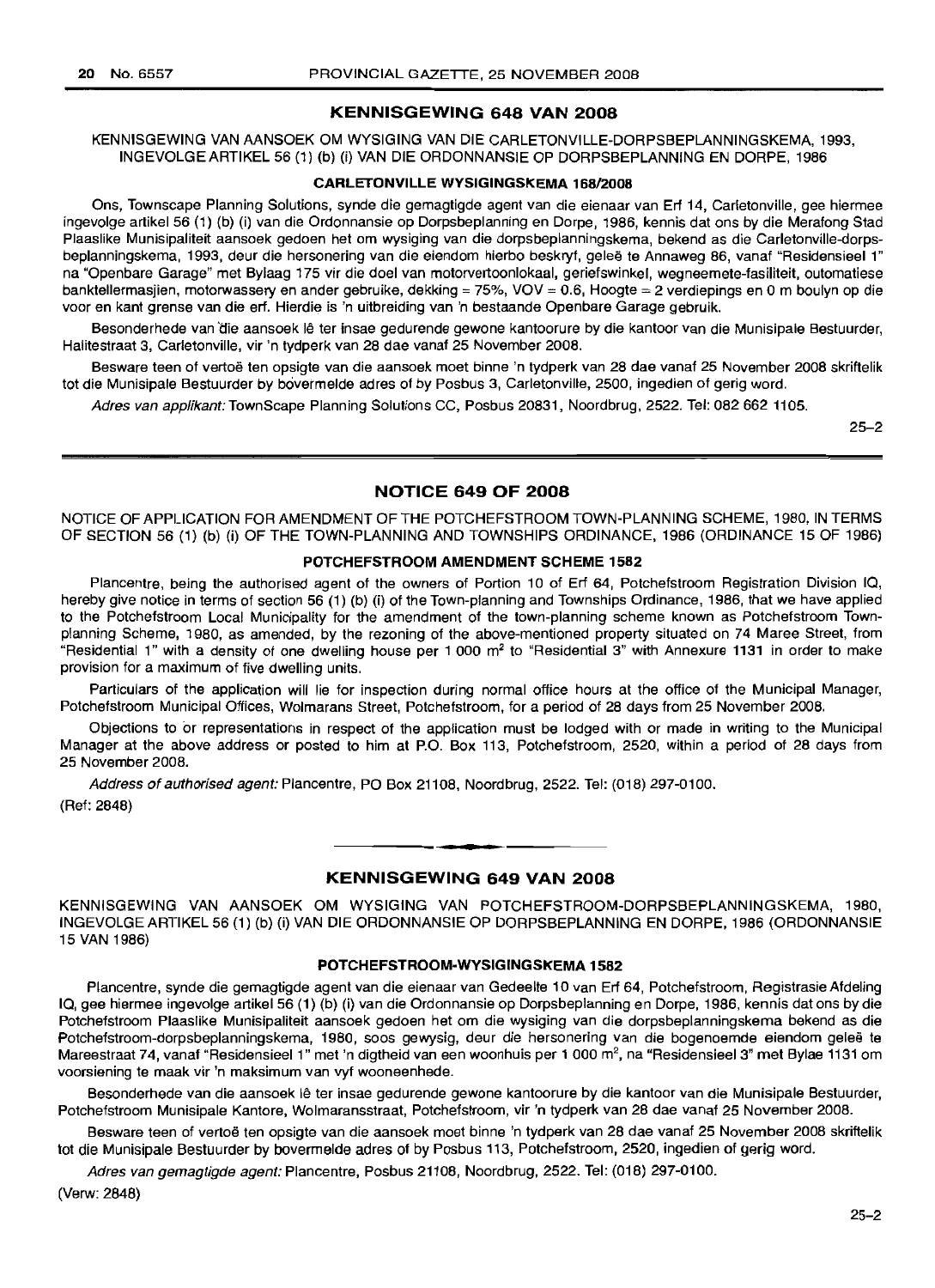#### NOTICE 650 OF 2008

NOTICE OF APPLICATION FOR AMENDMENT OF THE POTCHEFSTROOM TOWN-PLANNING SCHEME, 2004, IN TERMS OF SECTION 56 (1) (b) (i) OF THE TOWN-PLANNING AND TOWNSHIPS ORDINANCE, 1986

#### POTCHEFSTROOM AMENDMENT SCHEME 1579

We, TownScape Planning Solutions, being the authorised agent of the owner of Erven 635, 769 and 1410, Baillie Park, Registration Division I.Q., province North West, hereby give notice in terms of section 56 (1) (b) (i) of the Town-planning and Townships Ordinance, 1986, that I have applied to the Tlokwe Local Municipality for the amendment of the town-planning scheme known as the Potchefstroom Town-planning Scheme, 1980, by the rezoning of the ert described above, situated on the corner of Marl & Linden Streets, from "Special" with Annexure 16 to "Business 2" with Annexure 1128 for a coverage = 50%,  $FAR = 0.8$  & Height = 2 storeys.

Particulars of the application will lie for inspection during normal office hours at the office of the Municipal Manager, Wolmarans Street, for a period of 28 days from 25 November 2008.

Objections to or representations in respect of the application must be lodged with or made in writing to the Municipal Manager at the above address or at P.O. Box 113, Potchefstroom, 2520, within a period of 28 days from 25 November 2008.

Address of applicant: TownScape Planning Solutions, P.O. Box 20831, Noordbrug, 2522. Tel: 082 662 1105. .**-.**

## KENNISGEWING 650 VAN 2008

KENNISGEWING VAN AANSOEK OM WYSIGING VAN DIE POTCHEFSTROOM-DORPSBEPLANNINGSKEMA, 1980, INGEVOLGE ARTIKEL 56 (1) (b) (i) VAN DIE ORDONNANSIE OP DORPSBEPLANNING EN DORPE, 1986

#### POTCHEFSTROOM WVSIGINGSKEMA 1579

Ons, TownScape Planning Solutions, synde die gemagtigde agent van die eienaar van Erwe 635, 769 en 1410, Baillie Park, Registrasie Afeling I.Q., Noord-wes Provinsie, gee hiermee ingevolge artikel 56 (1) (b) (i) van die Ordonnansie op Dorpsbeplanning en Dorpe, 1986, kennis dat ek by die Tlokwe Plaaslike Munisipaliteit aansoek gedoen het om die wysiging van die Dorpsbeplanningskema, bekend as die Potchefstroom-dorpsbeplanningskema, 1980, deur die hersonering van die eiendom hierbo beskryf, geleë op die hoek van Marl- en Lindenstraat vanaf "Spesiaal" met Bylae 16 na "Besigheid 2" met Bylae 1128 vir 'n Dekking = 50%, VOV = 0.8 & Hoogte = 2 verdiepings.

Besonderhede van die aansoek lê ter insae gedurende gewone kantoorure by die Munisipale Bestuurder, Wolmaransstraat, Potchefstroom, vir 'n tydperk van 28 dae vanaf 25 November 2008.

Besware teen of vertoë ten opsigte van die aansoek moet binne 'n tydperk van 28 dae vanaf 25 November 2008 skriftelik tot die Munisipale Bestuurder by bovermelde adres of by Posbus 113, Potchefstroom, 2520, ingedien of gerig word.

Adres van applikant: TownScape Planning Solutions, Posbus 20831, Noordbrug, 2522. Tel: 082 662 1105.

25-2

#### NOTICE 651 OF 2008

NOTICE OF APPLICATION FOR AMENDMENT OF TOWN-PLANNING SCHEME IN TERMS OF SECTION 56 (1) (b) (i) OF THE TOWN-PLANNING AND TOWNSHIPS ORDINANCE, 1986 (ORDINANCE 15 OF 1986)

#### SCHWEIZER-RENEKE AMENDMENT SCHEME 13

Maxim Planning Solutions being the authorised agent of the owner of a portion of Olivier Street, Schweizer-Reneke hereby give notice in terms of section 56 (1) (b) (i) of the Town-planning and Townships Ordinance, 1986, that we have applied to the Mamusa Local Municipality for the amendment of the town-planning scheme known as Schweizer-Reneke Town-planning Scheme, 2000, as amended, by the rezoning of a portion of Olivier Street, Schweizer-Reneke, situated adjacent to Portion 1 of Ert 468, Schweizer-Reneke, Extension 7, between Markson and Buiten Street, from "Existing Public Roads" to "Business 1".

Particulars of the application will lie for inspection during normal office hours at the office of the Municipal Manager, Mamusa Local Municipality, 28 Schweizer Street, Schweizer-Reneke, for the period of 28 days from 26 November 2008.

Objections to or representations in respect of the application must be lodged with or made in writing to the Municipal Manager at the above address or posted to P.O. Box 5, Schweizer-Reneke, 2780, within a period of 28 days from 26 November 2008.

Address of authorised agent: Maxim Planning Solutions, 56 Archbishop Desmond Tutu Street, Klerksdorp; P.O. Box 10681, Klerksdorp, 2570. Tel: (018) 462-1756. (2/1175).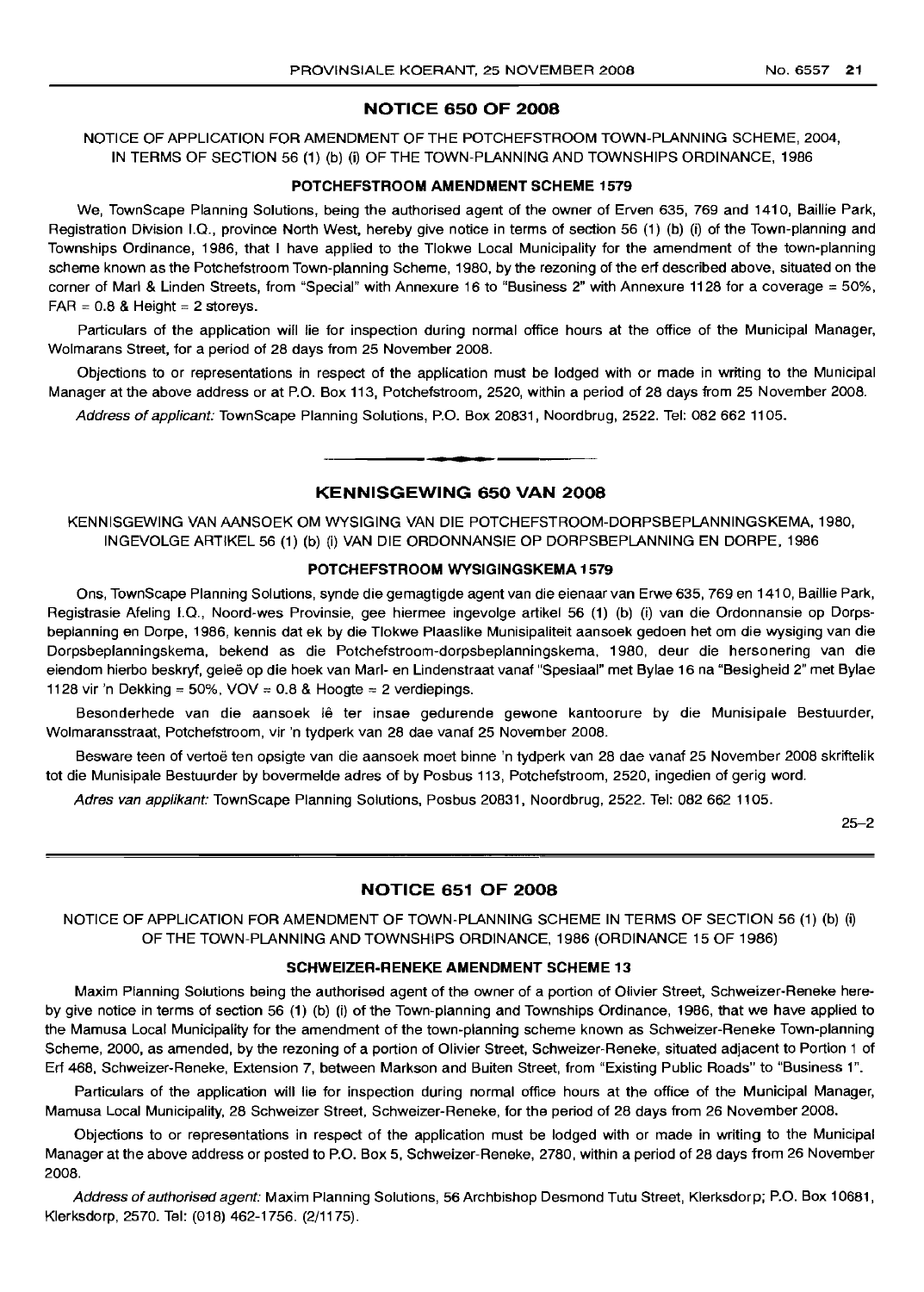## **KENNISGEWING 651 VAN 2008**

KENNISGEWING VAN AANSOEK OM WYSIGING VAN DORPSBEPLANNINGSKEMA INGEVOLGE ARTIKEL 56 (1) (b) (i) VAN DIE ORDONNANSIE OP DORPSBEPLANNING EN DORPE, 1986 (ORDONNANSIE 15 VAN 1986)

#### **SCHWEIZER-RENEKE-WYSIGINGSKEMA 13**

Maxim Planning Solutions, synde die gemagtigde agent van die eienaar van 'n gedeelte van Olivierstraat, Schweizer-Reneke, gee hiermee ingevolge artikel 56 (1) (b) (i) van die Ordonnansie op Dorpsbeplanning en Dorpe, 1986, kennis dat ons by die Mamusa Plaaslike Munisipaliteit aansoek gedoen het om die wysiging van die Schweizer-Reneke-dorpsbeplanningskema, 2000, soos gewysig, deur die hersonering van 'n gedeelte van Olivierstraat, Schweizer-Reneke, gelee aanliggend tot Gedeelte 1 van Erf 468, Schweizer-Reneke, Uitbreiding 7, tussen Markson- en Buitenstraat, vanaf "Bestaande Openbare Paaie" na "Besigheid 1".

Besonderhede van die aansoek lê ter insae gedurende gewone kantoorure by die kantoor van die Munisipale Bestuurder, Mamusa Plaaslike Munisipaliteit, Schweizerstraat 28, Schweizer-Reneke, vir 'n tydperk van 28 dae vanaf 26 November 2008.

Besware teen of vertoe ten opsigte van die aansoek moet binne 'n tydperk van 28 dae vanaf 26 November 2008 skriftelik by of tot die Munisipale Bestuurder by bovermelde adres of by Posbus 5, Schweizer-Reneke, 2780, ingedien of gerig word.

Adres van gemagtigde agent: Maxim Planning Solutions, Archbishop Desmond Tutustraat 56, Klerksdorp; Posbus 10681, Klerksdorp, 2570. Tel: (018) 462-1756. (2/1175).

25-02

## **NOTICE 652 OF 2008**

NOTICE OF APPLICATION FOR AMENDMENT OF LETHLABILE TOWN-PLANNING SCHEME IN TERMS OF SECTION 56 (1) (b) (ii) OF THE TOWN-PLANNING AND TOWNSHIPS ORDINANCE, 1986 (ORDINANCE 15 OF 1986)

### **LETHLABILE AMENDMENT SCHEME** 1/538

I, Tseke Mphahlele being the authorized agent of the owner of Erf 822, Lethlabile Block B, hereby give notice in terms of section 56 (1) (b) (ii) of the Town-planning and Townships Ordinance, 1986, that I have applied to the Local Municipality of Madibeng for the amendment of the town-planning scheme known as Lethlabile Town-planning Scheme, 1/1990, by the rezoning of the above-mentioned property situated in Modisaotsile and Greenside Street, Lethlabile Block B, from "Residential" to "Business".

Particulars of the application will lie for inspection during normal office hours at the Municipal Offices, 53 Van Velden Street, Brits, for a period of 28 days from 13 November 2008.

Objections to or representations in respect of the application must be lodged with or made in writing to the Municipal Manager, at the above address or at P.O. Box 106, Brits, 0250, within a period of 28 days.

Address of authorized agent: P.O. Box 4846, Brits, 0250.

25-02

## **NOTICE 653 OF 2008**

## **AMENDMENT OF GENERAL PLAN OF BOITUMELONG EXTENSION 2 TOWNSHIP (DISTRICT BLOEMHOF)**

Notice is hereby given in terms of the provisions of section 90 (5) of the Town Planning and Townships Ordinance, 1986 (Ordinance 15 of 1986), that the General Plan of Boitumelong Extension 2 Township, has been amended in accordance with Amending General Plan SG No. 7303/2008, subject to the conditions set out in the schedule hereto.

(GO 15/8/2/1/307/16)

#### **SCHEDULE**

CONDITIONS UNDER WHICH THE APPLICATION FOR THE PARTIAL AMENDMENT OF THE GENERAL PLAN IN TERMS OF THE PROVISIONS OF SECTION 89 (15) OF THE TOWN-PLANNING AND TOWNSHIPS ORDINANCE, 1986 (ORDINANCE 15 OF 1986) AND THE LAND SURVEY ACT, 1997 (ACT 8 OF 1997) OF BOITUMELONG EXTENSION 2 TOWNSHIP (DISTRICT BLOEMHOF) BY THE LEKWA-TEEMANE LOCAL MUNICIPALITY (HEREINAFTER REFERRED TO AS THE TOWNSHIP APPLICANT) AND BEING THE REGISTERED OWNER OF THE LAND, HAS BEEN APPROVED.

- 1. CONDITIONS OF AMENDMENT
	- The amending General Plan shall be in accordance with NWPA Plan Nos. 15/8/2/1/307/16/1, 15/8/2/1/307/16/2 and 15/8/2/1/307/16/3.
- 2. AMENDMENT OF THE CONDITIONS OF ESTABLISHMENT
	- 2.1 Clause 1 (2) of the Conditions of Establishment of Boitumelong Extension 2 Township, published by virtue of Local Authority Notice No. 93 in the North West Provincial Gazette No. 5376 dated 11 May 1999 (hereinafter referred to as the conditions) is hereby amended by the insertion of the expression "and Amending General Plan SG No. 7303/2008" after the expression "General Plan SG 7071/1997".
	- 2.2 By the omission of Clause 1 (3) of the conditions from the conditions.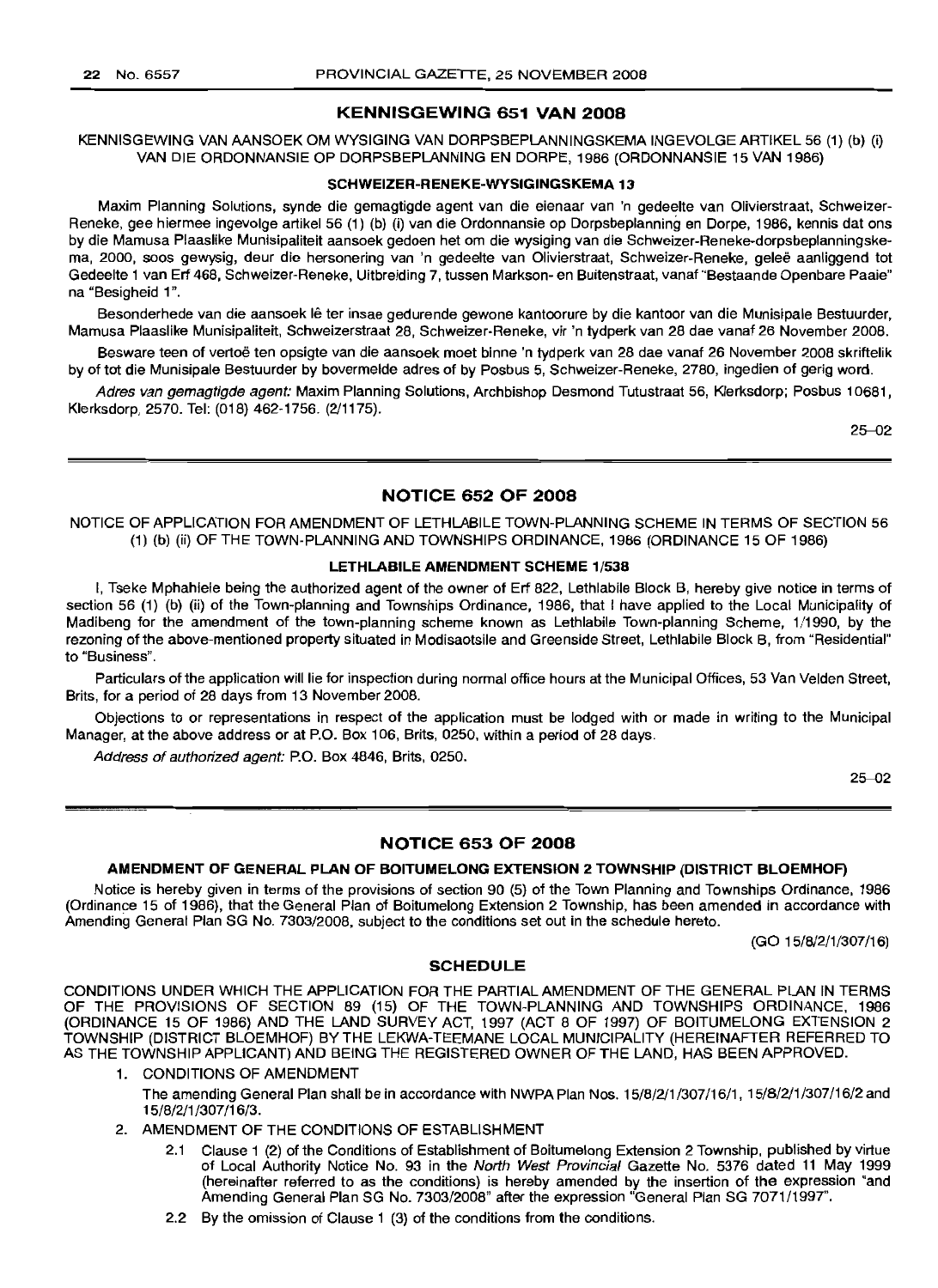## KENNISGEWING 653 VAN 2008

#### WYSIGING VAN ALGEMENE PLAN VAN DIE DORP BOITUMELONG UITBREIDING 2 (DISTRIK BLOEMHOF)

Kennis geskied hiermee ingevolge die bepalings van artikel 90 (5) van die Ordonnansie op Dorpsbeplanning en Dorpe, 1986 (Ordonnansie 15 van 1986), dat die Aigemene Plan van die dorp Boitumelong Uitbreiding 2 gewysig is ooreenkomstig Wysigende Aigemene Plan LG No. 7303/2008 onderworpe aan die voorwaardes uiteengesit in die bygaande skedule.

(GO 15/8/2/1/307/16)

## SKEDULE

VOORWAARDES WAARONDER DIE AANSOEK OM DIE GEDEELTELIKE WYSIGING VAN DIE ALGEMENE PLAN INGEVOLGE DIE BEPALINGS VAN ARTIKEL 89 (15) VAN DIE ORDONNANSIE OP DORPSBEPLANNING EN DORPE, 1986 (ORDONNANSIE 15 VAN 1986) EN DIE OPMETINGSWET, 1997 (WET 8 VAN 1997) VAN DIE DORP BOITUMELONG UITBREIDING 2 (DISTRIK BLOEMHOF) DEUR DIE LEKWA-TEEMANE PLAASLIKE MUNISIPALITEIT (HIERNA DIE DORP-STIGTER GENOEM) EN SYNDE DIE GEREGISTREERDE EIENAAR VAN DIE GROND, GOEDGEKEUR IS.

- 1. VOORWAARDES VAN WYSIGING
	- Die Wysigende Aigemene Plan moet in ooreenstemming wees met NWPA Plan Nos. 15/8/2/1/307/16/1, 15/8/2/307/16/2 en 15/8/2/1/307/16/3.
- 2. WYSIGING VAN DIE STIGTINGSVOORWAARDES
	- 2.1 Klousule 1 (2) van die Stigtingsvoorwaardes van die dorp Boitumelong Uitbreiding 2 afgekondig kragtens Plaaslike Bestuurskennisgewing No. 93 in die Noordwes Provinsiale Koerant No. 5376 gedateer 11 Mei 1999 (hierna verwys as die voorwaardes) word hiermee gewysig deur die invoeging van die uitdrukking "en Wysigende Aigemene Plan LG No. 7303/2008" na die uitdrukking "Algemene Plan LG 7071/1997".
	- 2.2 Deur die weglating van Klousule 1 (3) van die voorwaardes vanaf die voorwaardes.

## NOTICE 654 OF 2008

REMOVAL OF RESTRICTIONS ACT, 1967

## REMOVAL OF RESTRICTIONS ON THE PORTION 89 AND THE REMAINDER OF PORTION 90 OF THE FARM RIETFONTEIN 485 JQ.

It is hereby notified in terms section 2 (1) of the Removal of Restrictions Act, 1967 (Act No. 84 of 1967), that the Premier has approved the following:

The removal of Conditions A(a), A(b), B(1), B(2) and C in Deed of Transfer T120090/2003 and of Conditions A(a), A(b), B(1), B(2), C and D in Deed of Transfer A(a), A(b), B(1), B(2) and C in Deed of Transfer T139477/2006 for the purpose of township establishment.

GO 15/4/2/1/10/56

## KENNISGEWING 654 VAN 2008

**•**

WET OP OPHEFFING VAN BEPERKINGS, 1967

## DIE OPHEFFING VAN TITELVOORWAARDES VAN GEDEELTE 89 EN DIE RESTANT VAN GEDEELTE 90 VAN DIE PLAAS RIETFONTEIN 485 JQ.

Hierby word ooreenkomstig die bepalings van artikel 2 (1) van die Wet op Opheffing van Beperkings, 1967 (Wet No. 84 van 1967), bekend gemaak dat die Premier die volgende goedgekeur het:

Die opheffing van voorwaardes A(a), A(b), B(1), B(2) en C in Akte van Transport T120090/2003 en van voorwaardes A(a), A(b), B(1), B(2), C en D in Akte van Transport T139477/2006 met die doel om dorp te stig.

GO 15/4/2/1/10/56

# NOTICE 655 OF 2008

#### NOTICE OF DISPOSAL OF STATE PROPERTIES

The MEC for Public Works, acting in terms of the powers delegated to him by the Premier pursuant to section 9 of the North West Land Administration Act, 4 of 2001, hereby publishes this notice of intention to dispose of state properties as provided for section 3 (2) of the said act.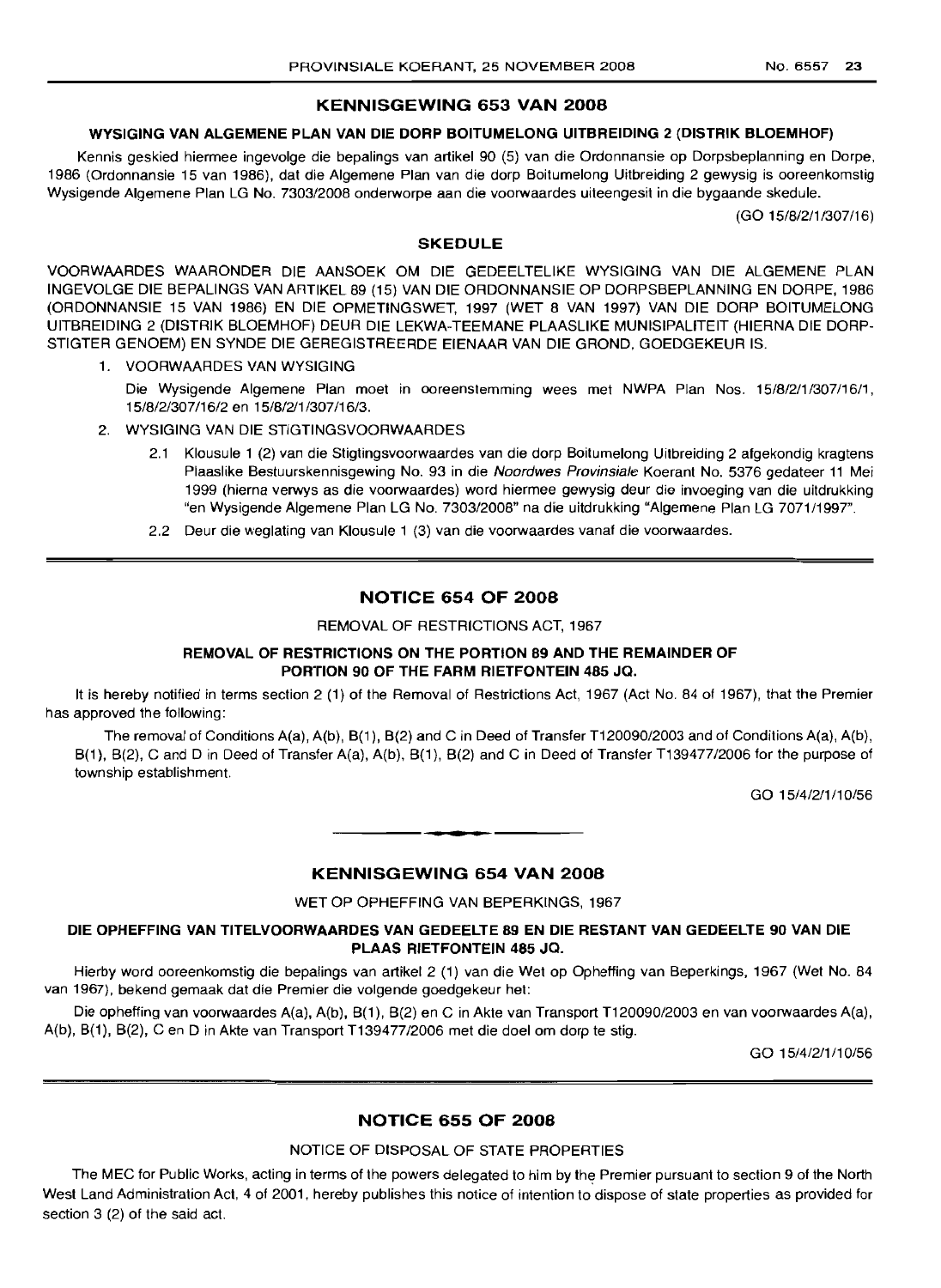**BATCH 10**

The full descriptions of properties intended for disposal are as follows:

| No. | <b>Address</b> | Erf                    | <b>Title Deed</b> | Town        |
|-----|----------------|------------------------|-------------------|-------------|
|     |                |                        |                   |             |
|     |                | Portions 1049 and 1050 |                   | Taung       |
| 2   |                |                        | TG503/1979BP      | Taung 894HN |
| з   |                |                        | TG568/1976BP      | Taung 894HN |
| 4   |                |                        | TG493/1979BP      | Taung 894HN |
| 5   |                |                        | TG487/1979BP      | Taung 894HN |
| 6   |                |                        | TG1021/1995BP     | Taung 894HN |
|     |                |                        | TG489/1979BP      | Taung 894HN |
| 8   |                |                        | TG494/1979BP      | Taung 894HN |
| 9   |                |                        | TG490/1979BP      | Taung 894HN |
| 10  |                |                        | TG488/1979BP      | Taung 894HN |
| 11  |                |                        | T1098/1975BP      | Taung 894HN |
| 12  |                |                        | T1098/1975BP      | Taung 894HN |
| 13  |                |                        | T1098/1975BP      | Taung 894HN |
| 14  |                |                        | T1098/1975BP      | Taung 894HN |
| 15  |                |                        | T1098/1975BP      | Taung 894HN |
| 16  |                |                        | TG492/1979BP      | Taung 894HN |

Any interested party may submit within 21 days of the publication of this notice, written representations and/or objections they wish to make regarding the intended disposal of the properties described above.

All submissions must be addressed to:

The Deputy Director-General, Department of Public Works, First Floor, Old Parliament Building, Modiri Molema Road, Mmabatho, 2735, or by post at the following address: The Deputy Director General, Department of Public Works, Private Bag X2037, Mmabatho, 2735.

# **LOCAL AUTHORITY NOTICES PLAASLIKE BESTUURSKENNISGEWINGS**

## **LOCAL AUTHORITY NOTICE 503**

#### **LOCAL MUNICIPALITY OF MADIBENG**

#### NOTICE OF APPLICATION FOR THE ESTABLISHMENT OF TOWNSHIP

Local Municipality of Madibeng, hereby gives notice in terms of section 96 (1) of the Town-planning and Townships Ordinance, 1986 (Ordinance 15 of 1986), that an application to establish the township referred to in the annexure attached hereto has been received by it.

Particulars of the application will lie for inspection during normal office hours at the office at Municipal Office(s), Van Velden Street, Brits, for a period of 28 days from 25 November 2008.

Objections to or representations in respect of the application must be lodged with or made in writing within a period of 28 days from 25 November 2008 at the following address: Municipal Manager, Local Municipality of Madibeng, P.O. Box 106, Brits, 0250.

#### **ANNEXURE**

#### Name of the township: **Brits Extension 149.**

Town-planning consultant: Urban Consult Town Planners.

Number of erven in the proposed township: 1 Special for dwelling units (30 units/hal and 1 Special for Commercial (Warehousing/offices).

Description of land on which township is to be established: Portion 454 of the farm Rooderkopjes/Swartkopjes No. 427 JQ.

Location of the proposed township: The property is situated on Portion 454 of the farm Rooderkopjes/Swartkopjes No. 427 JQ, north of Rugters Road.

Address of agent: Urban Consult, P.O. Box 95884, Waterkloof, 0145. Tel: (012) 341-8844.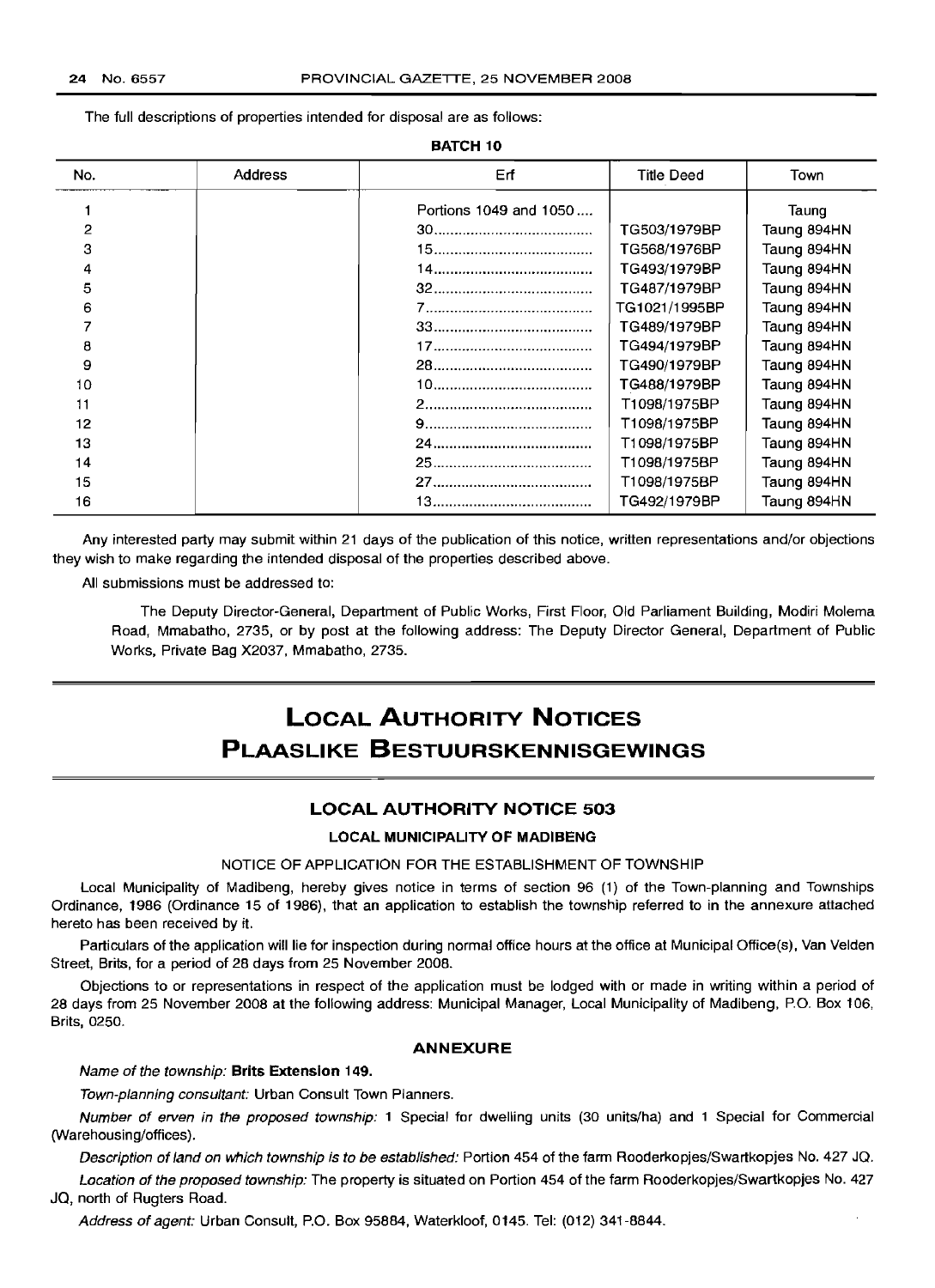## **PLAASLIKE BESTUURSKENNISGEWING** 503

#### MADIBENG PLAASLIKE MUNISIPALITEIT

#### KENNISGEWING VIR AANSOEK OM STIGTING VAN DORP

Madibeng Plaaslike Munisipaliteit gee hiermee ingevolge artikel96 (1) van die Ordonnansie op Dorpsbeplanning en Dorpe, 1986 (Ordonnansie 15 van 1986), kennis dat 'n aansoek om die dorp in die Bylae genoem, te stig, deur hom ontvang is.

Besonderhede van die aansoek lê ter insae gedurende gewone kantoorure by die Munisipale Kantore, Van Veldenstraat, Brits, vir 'n tydperk van 28 dae vanaf 7 Augustus 2007.

Besware teen of vertoe ten opsigte van die aansoek moet binne 'n tydperk van 28 dae vanaf 7 Augustus 2007, skriftelik by die volgende adres ingedien word: Munisipale Bestuurder, Madibeng Plaaslike Munisipaliteit, Posbus 106, Brits, 0250.

#### **BYLAE**

#### Naam van dorp: Brits Uitbreiding 149.

Stadsbeplanning konsultante: Urban Consult Stadsbeplanners.

Aantal erwe in die voorgestelde dorp: 2 Spesiaal vir woonhuis (30 eenhede per hektaar), Spesiaal vir Kommersieel (Store en Kantore).

Beskrywing van grond waarop dorp gestig staan te word: Gedeelte 20 (gedeelte van Gedeelte 16) van die plaas Syferfontein 483 JQ.

Ligging van voorgestelde dorp: Die eiendom is geleë op Gedeelte 454 van die plaas Rooderkopjes/Swartkopjes No. 427 JQ en geleë aan die Noordelike kant van Rugterspad.

Adres van agent: Urban Consult, Posbus 95884, Waterkloof, 0145. Tel: (012) 346-8844.

25-2

## **LOCAL AUTHORITY NOTICE** 504

#### RUSTENBURG AMENDMENT SCHEME 138

Notice is hereby given in terms of the provisions of section 57 (1) (a) of the Town-planning and Townships Ordinance, 1986, that the Rustenburg Local Municipality has approved the amendment of the Rustenburg Land Use Management Scheme, 2005, by the rezoning of the Remaining Extent of Portion 8 of the farm Boschoek 103 JQ, from "Agricultural" to "Special" for the purposes of a private resort consisting of a farm lodge (8 bedrooms), place of refreshment, teagarden and conference facilities.

Map 3 and the scheme clauses of the amendment scheme are filed with the Regional Director: North West Provincial Administration, Private Bag X1213, Potchefstroom, 2520, and the Municipal Manager, Room 620, Municipal Offices, Beyers Naude Drive, Rustenburg, and are open for inspection at all reasonable times.

This amendment is known as Rustenburg Amendment Scheme 138 and shall come into operation on the date of the publication hereof.

#### Mr A. BOSHOFF, Municipal Manager

Municipal Offices, P.O. Box 16, Rustenburg, 0300 Notice Number 240/2008

## **PLAASLIKE BESTUURSKENNISGEWING** 504

**••**

#### RUSTENBURG-WYSIGINGSKEMA 138

Kennis geskied hiermee ingevolge die bepalings van artikel 57 (1) (a) van die Ordonnansie op Dorpsbeplanning en Dorpe, 1986, dat die Rustenburg Plaaslike Munisipaliteit die wysiging van die Rustenburg Land Use Management Scheme, 2005, goedgekeur het deur die hersonering van die Resterende Gedeelte van Gedeelte 8 van die plaas Boschoek 103 JQ, vanaf "Landbou" na "Spesiaal" vir die doeleindes van 'n gasteplaas (8 slaapkamers), verversingsplek, teetuin en konfensiefasiliteite.

Kaart 3 en die skemaklousules van die wysigingskema word in bewaring gehou deur die Streekdirekteur, Noordwes Provinsiale Administrasie, Privaatsak X1213, Potchefstroom, 2520, en die Munisipale Bestuurder, Kamer 620, Munisipale Kantore, Beyers Nauderylaan, Rustenburg, en is te aile redelike tye ter insae beskikbaar.

Hierdie wysiging staan bekend as Rustenburg-wysigingskema 138 en sal in werking tree op die datum van publikasie hiervan.

#### Mnr. A. BOSHOFF, Munisipale Bestuurder

Munisipale Kantore, Posbus 16, Rustenburg, 0300 Kennisgewing No. 240/2008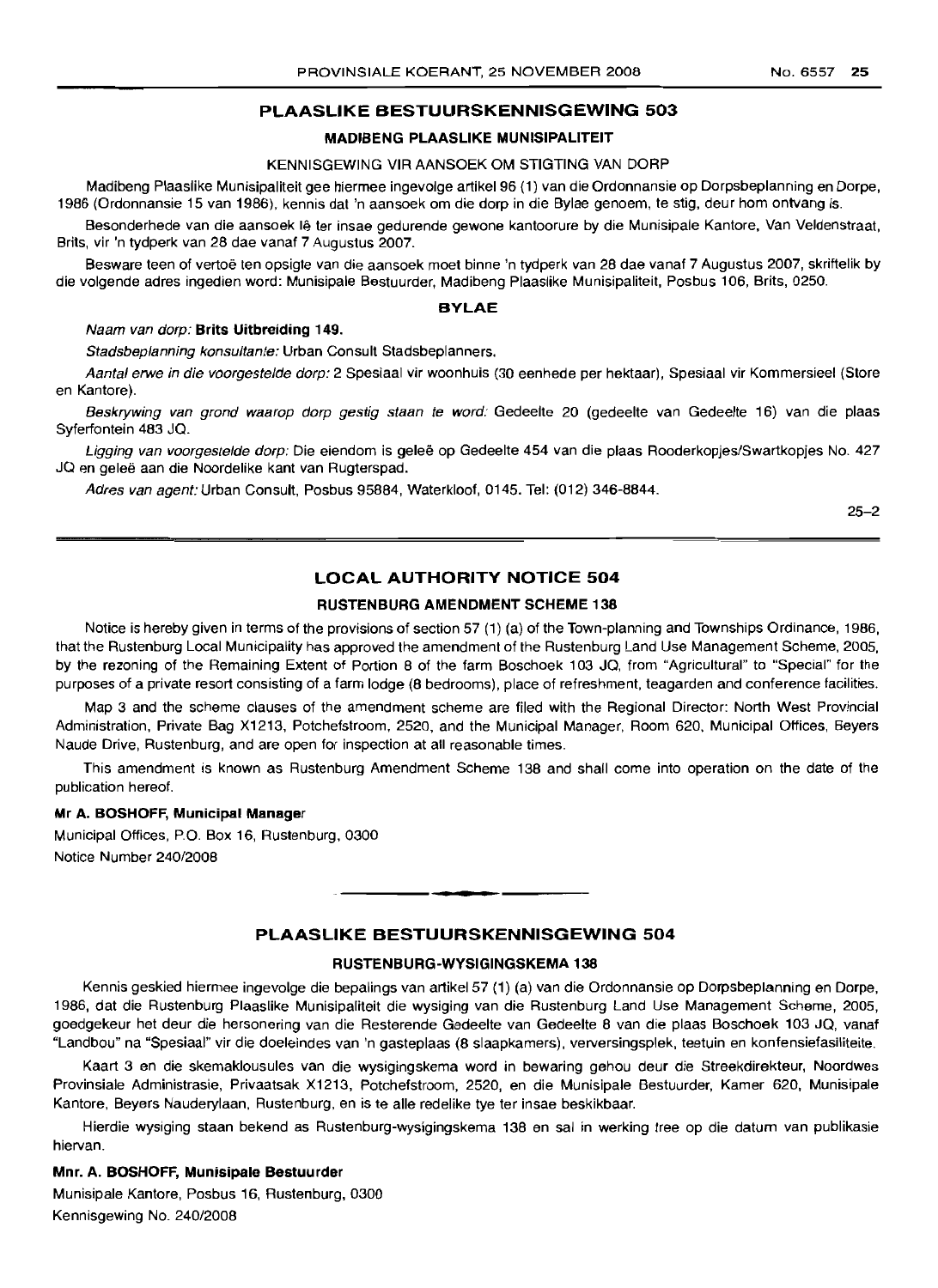#### LOCAL AUTHORITY NOTICE 505

## RUSTENBURG AMENDMENT SCHEME 300

Notice is hereby given in terms of the provisions of section 57 (1) (a) of the Town-planning and Townships Ordinance, 1986, that the Rustenburg Local Municipality has approved the amendment of the Rustenburg Land Use Management Scheme, 2005, by the rezoning of the Portion 57 (portion of Portion 1), Buffelspoort 343 JQ, from "Agriculture" to "Business 1".

Map 3 and the scheme clauses of the amendment scheme are filed with the Regional Director: North West Provincial Administration, Private Bag X1213, Potchefstroom, 2520, and the Town Clerk, Room 620, Municipal Offices, Beyers Naude Drive, Rustenburg, and are open for inspection at all reasonable times.

This amendment is known as Rustenburg Amendment Scheme 300 and shall come into operation on the date of the publication hereof.

#### Mr A. BOSHOFF, Acting Municipal Manager

Municipal Offices, P.O. Box 16, Rustenburg, 0300 Notice Number: 224/08

## PLAASLIKE BESTUURSKENNISGEWING 505

**•**

#### RUSTENBURG-WYSIGINGSKEMA 300

Kennis geskied hiermee ingevolge die bepalings van artikel 57 (1) (a) van die Ordonnansie op Dorpsbeplanning en Dorpe, 1986, dat die Rustenburg Plaaslike Munisipaliteit die wysiging van die Rustenburg Grondgebruiksbeheer Skema, 2005, goedgekeur het deur die hersonering van die Gedeelte 57 (gedeelte van Gedeelte 1), Buffelspoort 343 JQ, vanaf "Agriculture" na "Business 1".

Kaart 3 en die skemaklousules van die wysigingskema word in bewaring gehou deur die Streekdirekteur, Noordwes Provinsiale Administrasie, Privaatsak X1213, Potchefstroom, 2520, en die Stadsklerk, Kamer 620, Stadskantore, Beyers Nauderylaan, Rustenburg, en is te aile redelike tye ter insae beskikbaar.

Hierdie wysigingskema staan bekend as Rustenburg-wysigingskema 300 en sal in werking tree op die datum van pub-Iikasie hiervan.

#### Mnr A. BOSHOFF, Waarnemende Munisipale Bestuurder

Stadskantore, Posbus 16, Rustenburg, 0300 Kennisgewing No: 224/08

## LOCAL AUTHORITY NOTICE 506

#### RUSTENBURG AMENDMENT SCHEME 376

Notice is hereby given in terms of the provisions of section 57 (1) (a) of the Town-planning and Townships Ordinance, 1986, that the Rustenburg Local Municipality has approved the amendment of the Rustenburg Land Use Management Scheme, 2005, by the rezoning of the Remainder of Portion 1 of Erf 1142, Rustenburg, from "Residential 1" to "Business 1".

Map 3 and the scheme clauses of the amendment scheme are filed with the Regional Director: North West Provincial Administration, Private Bag X1213, Potchefstroom, 2520, and the Town Clerk, Room 620, Municipal Offices, Beyers Naude Drive, Rustenburg, and are open for inspection at all reasonable times.

This amendment is known as Rustenburg Amendment Scheme 376 and shall come into operation on the date of the publication hereof.

#### Mr A. BOSHOFF, Acting Municipal Manager

Municipal Offices, P.O. Box 16, Rustenburg, 0300 Notice Number: 223/08

## PLAASLIKE BESTUURSKENNISGEWING 506

**• •**

#### RUSTENBURG-WYSIGINGSKEMA 376

Kennis geskied hiermee ingevolge die bepalings van artikel 57 (1) (a) van die Ordonnansie op Dorpsbeplanning en Dorpe, 1986, dat die Rustenburg Plaaslike Munisipaliteit die wysiging van die Rustenburg Grondgebruiksbeheer Skema, 2005, goedgekeur het deur die hersonering van die Resterende Gedeelte 1 van Erf 1142, Rustenburg, vanaf "Residensieel 1" na "Besigheid 1".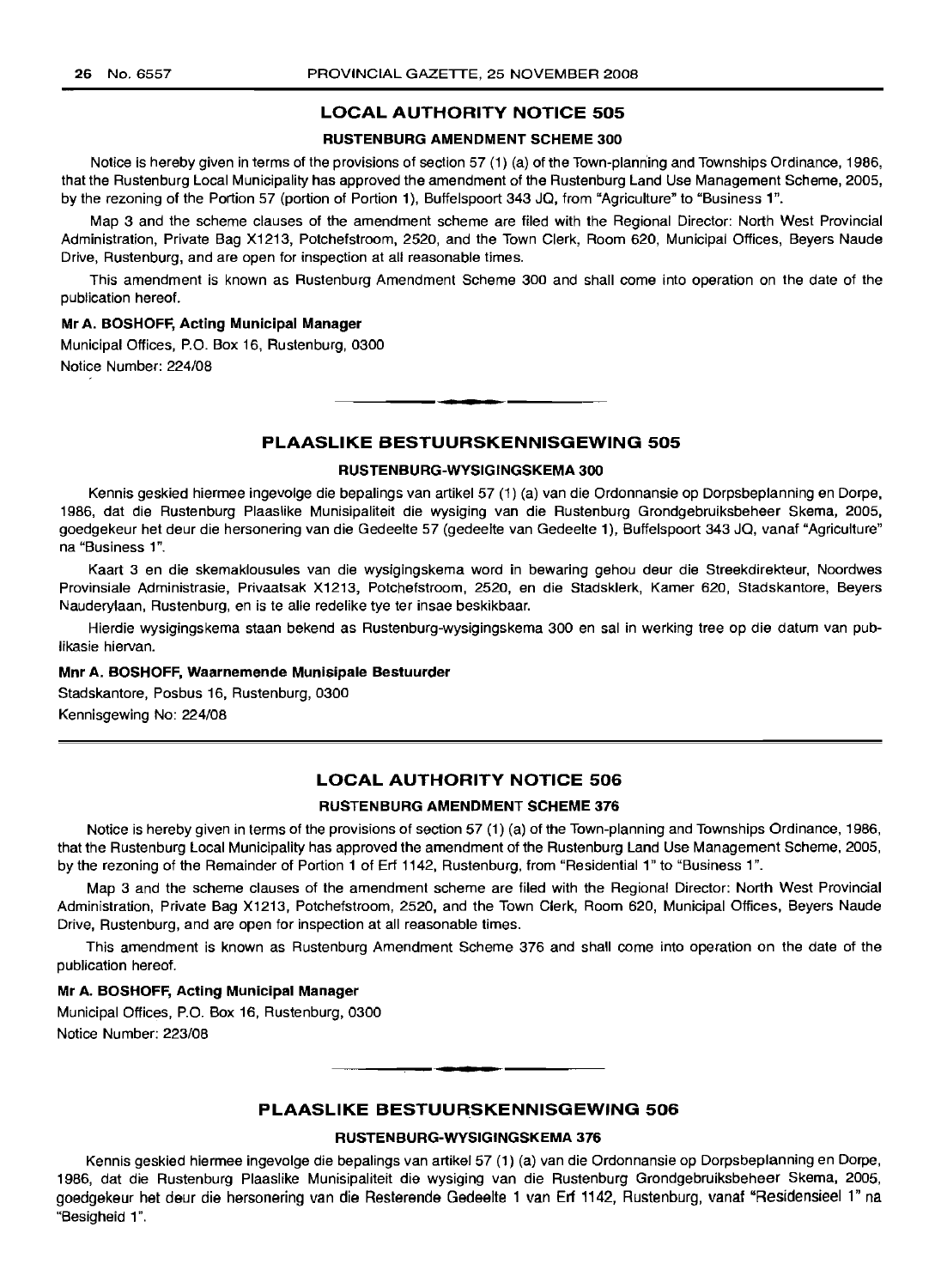Kaart 3 en die skemaklousules van die wysigingskema word in bewaring gehou deur die Streekdirekteur, Noordwes Provinsiale Administrasie, Privaatsak X1213, Potchefstroom, 2520, en die Stadsklerk, Kamer 620, Stadskantore, Beyers Nauderylaan, Rustenburg, en is te aile redelike tye ter insae beskikbaar.

Hierdie wysigingskema staan bekend as Rustenburg-wysigingskema 376 en sal in werking tree op die datum van publikasie hiervan.

#### **Mnr A. BOSHOFF, Waarnemende Munisipale Bestuurder**

Stadskantore, Posbus 16, Rustenburg, 0300 Kennisgewing No: 223/08

## **LOCAL AUTHORITY NOTICE 507**

#### **MAMUSA LOCAL MUNICIPALITY**

#### **CLOSURE OF A PORTION OF OLIVIER STREET, SCHWEIZER-RENEKE**

Notice is hereby given in terms of the provisions of section 67 of the Local Government Ordinance, 1939 (Ordinance 17 of 1939), as amended, that it is the intention of the Mamusa Local Municipality to close permanently a portion of Olivier Street, Schweizer-Reneke, approximately 120 m<sup>2</sup> in extent.

A copy of the Council's resolution and a plan indicating the locality of the said portion of land will lie for inspection during normal office hours at the office of the Municipal Manager, Mamusa Local Municipality, 28 Schweizer Street, Schweizer-Reneke, from 26 November 2008.

Any person who has any objection to the proposed closing of the portion of land or who may have any claim for compensation if such closing be carried out, must lodge such objection or claim with the undersigned in writing not later than Monday, 29 December 2008.

#### **B. MODISE, Municipal Manager**

Mamusa Local Municipality, P.O. Box 5, Schweizer-Reneke, 2780 Notice Number: 2/1175

## **PLAASLIKE BESTUURSKENNISGEWING 507**

**•**

#### **MAMUSA PLAASLIKE MUNISIPALITEIT**

#### **SLUITING VAN 'N GEDEELTE VAN OLiVIERSTRAAT, SCHWEIZER-RENEKE**

Hierby word kennis ooreenkomstig die bepalings van artikel 67 van die Ordonnansie op Plaaslike Bestuur, 1939 (Ordonnansie 17 van 1939), soos gewysig, gegee dat die Mamusa Plaaslike Munisipaliteit van voornemens is om 'n gedeelte van Olivierstraat, Schweizer-Reneke, ongeveer 120 m2 groot, permanent te sluit.

'n Afskrif van die Raad se besluit en 'n plan waarop die ligging van die voormelde grondgedeelte aangedui word sal gedurende gewone kantoorure by die kantoor van die Munisipale Bestuurder, Mamusa Plaaslike Munisipaliteit, Schweizerstraat 28, Schweizer-Reneke, ter insae lê vanaf 26 November 2008.

Enigeen wat beswaar teen die voorgestelde sluiting van die grondgedeelte het of wat enige eis om skadevergoeding sal he indien die sluiting uitgevoer word, moet sodanige beswaar of eis nie later as Maandag, 29 Desember 2008 skriftelik by die ondergetekende indien.

#### **B. MODISE, Munisipale Bestuurder**

Mamusa Plaaslike Munisipaliteit, Posbus 5, Schweizer-Beneke, 2780

Kennisgewingnommer: 2/1175

#### **LOCAL AUTHORITY NOTICE 508**

## **LOCAL MUNICIPALITY OF MADIBENG**

#### **BRITS AMENDMENT SCHEME** 1/542

Notice is hereby given in terms of section 57 (1) of the Town-planning and Townships Ordinance, 1986 (Ordinance 15 of 1986), that the Local Municipality of Madibeng has approved an amendment scheme being an amendment of the Brits Townplanning Scheme, 1/1958, by the rezoning of Erven 4003 up to and including 4027 and 4054 up to and including 4061, Brits Extension 99, from "Special Residential" to "Special" for parking facilities, subject to conditions as per Annexure 326 to the scheme.

Map 3 and the scheme clauses of the amendment scheme are filed at the offices of the Local Municipality of Madibeng and are available for inspection at normal office hours.